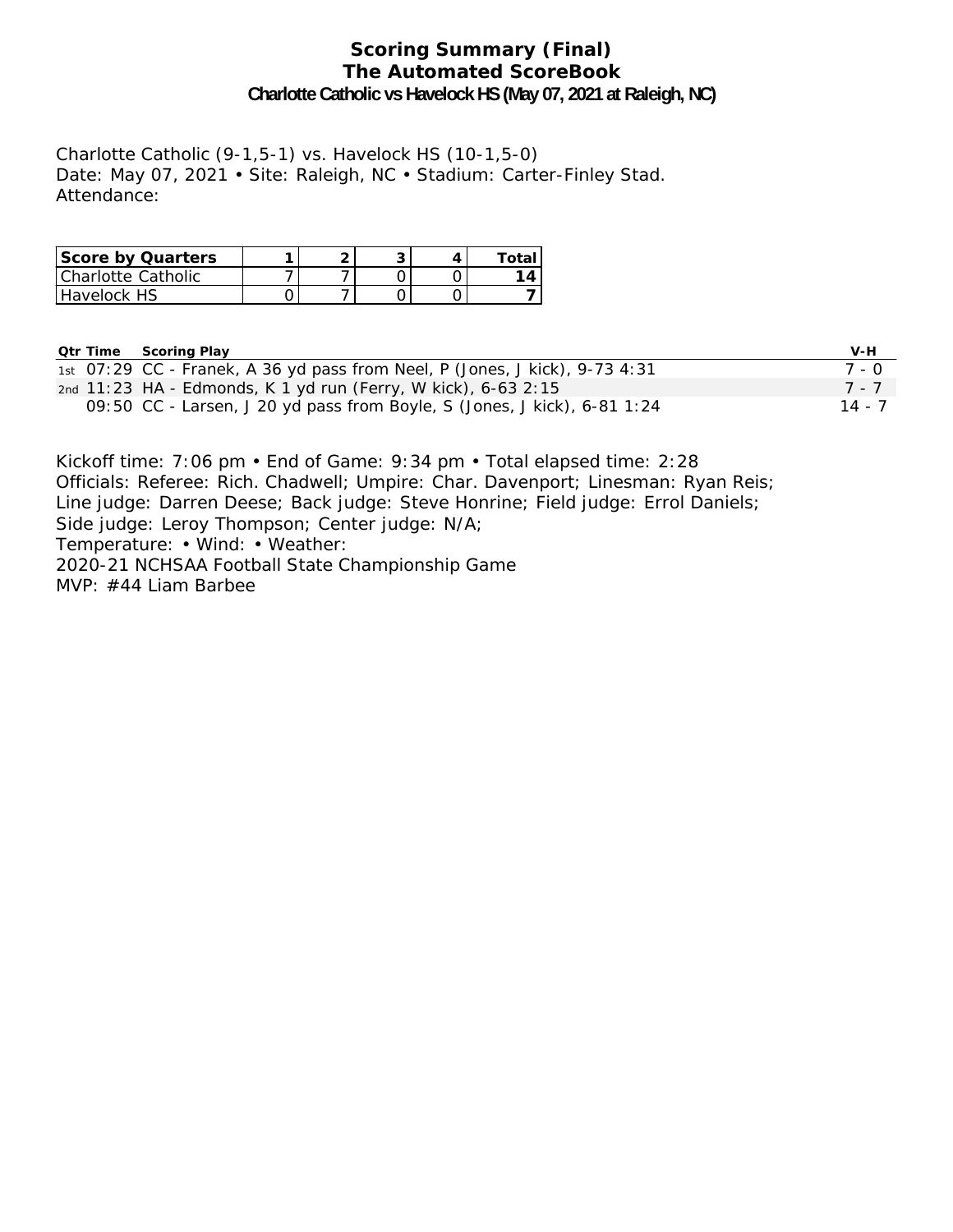# **Team Statistics (Final) The Automated ScoreBook**

**Charlotte Catholic vs Havelock HS (May 07, 2021 at Raleigh, NC)**

|                                | cc             | HА            |
|--------------------------------|----------------|---------------|
| <b>FIRST DOWNS</b>             | 14             | 11            |
| Rushing                        | 6              | 5             |
| Passing                        | 6              | 5             |
| Penalty                        | $\overline{2}$ | $\mathbf{1}$  |
| <b>NET YARDS RUSHING</b>       | 125            | 103           |
| <b>Rushing Attempts</b>        | 36             | 32            |
| Average Per Rush               | 3.5            | 3.2           |
| Rushing Touchdowns             | 0              | $\mathbf{1}$  |
| Yards Gained Rushing           | 140            | 135           |
| Yards Lost Rushing             | 15             | 32            |
| <b>NET YARDS PASSING</b>       | 120            | 98            |
| Completions-Attempts-Int       | $6 - 13 - 2$   | $17 - 25 - 1$ |
| Average Per Attempt            | 9.2            | 3.9           |
| Average Per Completion         | 20.0           | 5.8           |
| Passing Touchdowns             | $\overline{2}$ | 0             |
| <b>TOTAL OFFENSE YARDS</b>     | 245            | 201           |
| Total offense plays            | 49             | 57            |
| Average Gain Per Play          | 5.0            | 3.5           |
| Fumbles: Number-Lost           | $1 - 0$        | $4-0$         |
| Penalties: Number-Yards        | $4 - 46$       | 9-98          |
| <b>PUNTS-YARDS</b>             | $4 - 126$      | $5 - 163$     |
| Average Yards Per Punt         | 31.5           | 32.6          |
| Net Yards Per Punt             | 31.5           | 31.2          |
| Inside 20                      | 1              | 0             |
| 50+ Yards                      | 0              | 0             |
| Touchbacks                     | 0              | $\Omega$      |
| Fair catch                     | $\overline{2}$ | Ο             |
| KICKOFFS-YARDS                 | $3 - 152$      | $2 - 111$     |
| Average Yards Per Kickoff      | 50.7           | 55.5          |
| Net Yards Per Kickoff          | 25.3           | 37.0          |
| Touchbacks                     | 0              | 0             |
| <b>Fair Catch Yards</b>        | 0              | 0             |
| Punt returns: Number-Yards-TD  | $1 - 7 - 0$    | $0 - 0 - 0$   |
| Average Per Return             | 7.0            | 0.0           |
| Kickoff returns: Number-Yds-TD | $2 - 37 - 0$   | $3 - 76 - 0$  |
| Average Per Return             | 18.5           | 25.3          |
| Interceptions: Number-Yds-TD   | $1 - 0 - 0$    | $2 - 5 - 0$   |
| Fumble Returns: Number-Yds-TD  | $0 - 0 - 0$    | $0 - 0 - 0$   |
| Miscellaneous Yards            | 0              | 0             |
| Possession Time                | 20:42          | 27:18         |
| 1st Quarter                    | 6:25           | 5:35          |
| 2nd Quarter                    | 4:03           | 7:57          |
| 3rd Quarter                    | 4:07           | 7:53          |
| 4th Quarter                    | 6:07           | 5:53          |
| <b>Third-Down Conversions</b>  | 5 of 11        | 4 of 14       |
| Fourth-Down Conversions        | 0 of 0         | $1$ of $3$    |
| Red-Zone Scores-Chances        | $1 - 1$        | $1 - 3$       |
| Touchdowns                     | $1 - 1$        | $1 - 3$       |
| Field goals                    | $0 - 1$        | $0 - 3$       |
| Sacks By: Number-Yards         | $0 - 0$        | $1 - 2$       |
| <b>PAT Kicks</b>               | $2 - 2$        | $1 - 1$       |
| <b>Field Goals</b>             | $O-O$          | $O-O$         |
| Points off turnovers           | 0              | 0             |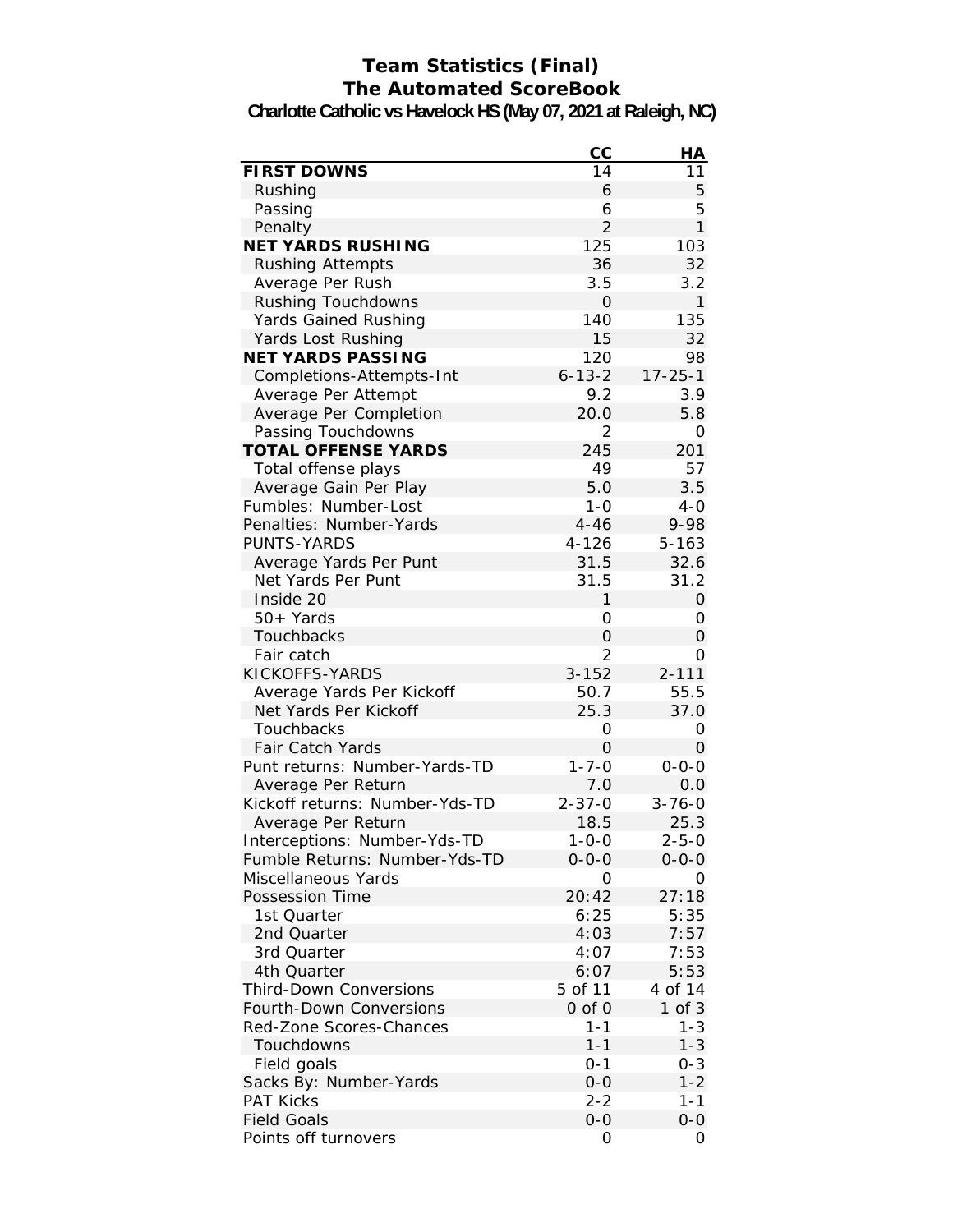## **Individual Statistics (Final) The Automated ScoreBook**

**Charlotte Catholic vs Havelock HS (May 07, 2021 at Raleigh, NC)**

#### Charlotte Catholic **Havelock HS**

| <b>Rushing</b>     | No. Gain Loss<br>Net TD<br>Avg<br>Lg                                                               | <b>Rushing</b>     | No. Gain Loss<br>Net TD<br>Lg Avg                                                                                   |
|--------------------|----------------------------------------------------------------------------------------------------|--------------------|---------------------------------------------------------------------------------------------------------------------|
| Henley, R          | 85<br>42<br>10<br>86<br>1<br>0<br>$\overline{8.5}$                                                 | Edmonds, K         | 15<br>$\mathbf 0$<br>22<br>61<br>61<br>1<br>4.1                                                                     |
| Brewer, J          | 23<br>5<br>7<br>23<br>0<br>3.3<br>0                                                                | Budget, J          | 23<br>5<br>31<br>31<br>$\mathbf 0$<br>0<br>6.2                                                                      |
| Boyle, S           | 5<br>$\overline{2}$<br>9<br>16<br>14<br>$\Omega$<br>2.8                                            | Frazier, A         | 15<br>10<br>43<br>12<br>31<br>$\Omega$<br>3.1                                                                       |
| Neel, P            | 15<br>4<br>11<br>6<br>1.0<br>11<br>$\Omega$                                                        | TEAM               | $-20$<br>2<br>20<br>$0 - 10.0$<br>0<br>0                                                                            |
| <b>TEAM</b>        | 3<br>8<br>$-8$<br>$\mathsf O$<br>$-2.7$<br>0<br>0                                                  | Totals             | $\overline{32}$<br>$\overline{32}$<br>103<br>$\mathbf{1}$<br>$\overline{23}$<br>135<br>3.2                          |
| Totals             | $\frac{1}{125}$<br>15<br>$\Omega$<br>42<br>36<br>140<br>3.5                                        |                    |                                                                                                                     |
| Passing            | $C - A - I$<br>Yds TD Long Sack                                                                    | Passing            | $C - A - I$<br>Yds TD Long Sack                                                                                     |
| Boyle, S           | $5 - 12 - 2$<br>84<br>20<br>1<br>1                                                                 | Frazier, A         | $17 - 25 - 1$<br>98<br>0<br>46<br>0                                                                                 |
| Neel, P            | 36<br>36<br>$1 - 1 - 0$<br>1<br>0                                                                  | Totals             | $\overline{0}$<br>$\overline{0}$<br>46<br>$17 - 25 - 1$<br>98                                                       |
| Totals             | $\overline{2}$<br>$\overline{36}$<br>$6 - 13 - 2$<br>120<br>$\mathbf{1}$                           |                    |                                                                                                                     |
| Receiving          | TD<br>No. Yards<br>Long                                                                            | Receiving          | <b>TD</b><br>No. Yards<br>Long                                                                                      |
| Larsen, J          | 3<br>45<br>20<br>1                                                                                 | Hoover, K          | 9<br>69<br>$\mathsf{O}$<br>46                                                                                       |
| Franek, A          | 48<br>1<br>1<br>36                                                                                 | Vereen, J          | 4<br>26<br>0<br>10                                                                                                  |
| Henley, R          | 15<br>1<br>15<br>0                                                                                 | Edmonds, K         | 2<br>$\Omega$<br>3<br>4                                                                                             |
| McKernan, R        | 12<br>1<br>12<br>0                                                                                 | Moore, J           | 1<br>4<br>$\Omega$<br>4                                                                                             |
| Totals             | $\overline{2}$<br>6<br>120<br>36                                                                   | Lockhart, J        | 1<br>$-5$<br>0<br>$\overline{0}$                                                                                    |
|                    |                                                                                                    | Totals             | 17<br>98<br>$\Omega$<br>$\overline{46}$                                                                             |
| Punting            | Yds<br>Avg Long In20<br>No.<br>TВ                                                                  | Punting            | Yds<br>Avg Long In20<br>TB<br>No.                                                                                   |
| Flaherty, F        | $\overline{4}$<br>126<br>31.5<br>37<br>$\overline{0}$<br>1                                         | Houmana, A         | 5<br>163<br>32.6<br>$\mathsf{O}\xspace$<br>0<br>45                                                                  |
| Totals             | $\overline{4}$<br>126<br>31.5<br>37<br>$\mathbf{1}$<br>$\mathbf{O}$                                | Totals             | 5<br>163<br>45<br>$\mathbf{O}$<br>32.6<br>$\Omega$                                                                  |
|                    | Punt<br><b>Kickoff</b><br>Intercept                                                                |                    | Punt<br><b>Kickoff</b><br>Intercept                                                                                 |
| <b>Returns</b>     | Lg No Yds<br>Lg No Yds<br>No Yds<br>Lg                                                             | <b>Returns</b>     | Lg No Yds<br>No Yds<br>Lg No Yds<br>Lg                                                                              |
| Dumser, K          | 7<br>$\mathsf{O}$<br>$\Omega$<br>$\mathbf{1}$<br>7<br>$\Omega$<br>0<br>$\mathbf 0$<br>1            | Lockhart, J        | $\overline{2}$<br>$\mathsf{O}$<br>$\mathbf 0$<br>66<br>36<br>$\mathbf 0$<br>0<br>0<br>0                             |
| Franek, A          | $\mathbf 0$<br>$\mathbf 0$<br>11<br>11<br>$\mathbf{1}$<br>$\Omega$<br>$\Omega$<br>$\Omega$<br>0    | Cushinberry, B     | $\mathsf O$<br>$\mathbf 0$<br>$\mathbf{1}$<br>10<br>10<br>$\mathsf O$<br>$\mathbf 0$<br>$\boldsymbol{0}$<br>0       |
| Henley, R          | 0<br>26<br>$\mathsf{O}$<br>0<br>0<br>1<br>26<br>$\mathbf 0$<br>$\mathsf O$                         | Vereen, J          | $\overline{2}$<br>$\overline{2}$<br>$\mathbf 0$<br>$\Omega$<br>$\mathbf 0$<br>0<br>0<br>$\mathbf 0$<br>O            |
| Totals             | 1<br>$\overline{7}$<br>7<br>$\overline{2}$<br>37<br>26<br>$\mathbf{O}$<br>$\mathbf{1}$<br>$\Omega$ | Reeves, D          | $\overline{0}$<br>3<br>$\overline{0}$<br>3<br>$\Omega$<br>$\Omega$<br>$\mathbf 0$<br>0<br>$\mathbf{1}$              |
|                    |                                                                                                    | Hoover, K          | $\mathbf 0$<br>$\mathbf{O}$<br>$\mathsf{O}\xspace$<br>0<br>$\mathbf 0$<br>$\mathsf{O}$<br>$\Omega$<br>$\Omega$<br>1 |
|                    |                                                                                                    | Totals             | $\overline{0}$<br>3<br>$\overline{2}$<br>5<br>3<br>$\Omega$<br>0<br>76<br>36                                        |
| <b>Field goals</b> | <b>Time</b><br><b>Dist</b><br><b>Result</b><br>Qtr                                                 | <b>Field goals</b> | <b>Qtr</b><br>Time<br><b>Dist</b><br><b>Result</b>                                                                  |
| <b>Kickoffs</b>    | No. Yards<br>ΤВ<br>Avg<br>OВ                                                                       | <b>Kickoffs</b>    | No. Yards<br>TВ<br>Avg<br>OВ                                                                                        |
| Jones, J           | 50.7<br>3<br>152<br>$\mathbf{O}$<br>$\Omega$                                                       | Ferry, W           | 55.5<br>$\overline{2}$<br>111<br>$\Omega$<br>$\Omega$                                                               |
| All-purpose        | PR<br><b>Rcv</b><br>KR<br>IR.<br><b>Total</b><br>Run                                               | All-purpose        | KR<br>PR<br>Run Rcv<br>IR<br><b>Total</b>                                                                           |
| Henley, R          | 26<br>$\mathsf{O}$<br>126<br>85<br>15<br>0                                                         | Hoover, K          | $\Omega$<br>69<br>$\Omega$<br>$\Omega$<br>69<br>$\mathbf 0$                                                         |
| Franek, A          | 59<br>O<br>48<br>11<br>O<br>0                                                                      | Edmonds, K         | $\mathbf 0$<br>61<br>$\overline{4}$<br>$\mathbf 0$<br>0<br>65                                                       |
| Larsen, J          | $\mathbf 0$<br>45<br>$\overline{0}$<br>45<br>0<br>0                                                | Lockhart, J        | $-5$<br>0<br>0<br>$\mathbf 0$<br>61<br>66                                                                           |
| Brewer, J          | 23<br>$\Omega$<br>$\Omega$<br>$\Omega$<br>$\Omega$<br>23                                           | Budget, J          | 31<br>$\Omega$<br>$\Omega$<br>$\Omega$<br>$\Omega$<br>31                                                            |

FUMBLES: Charlotte Catholic-McKernan, R 1-0. Havelock HS-Frazier, A 2-0; TEAM 2-0.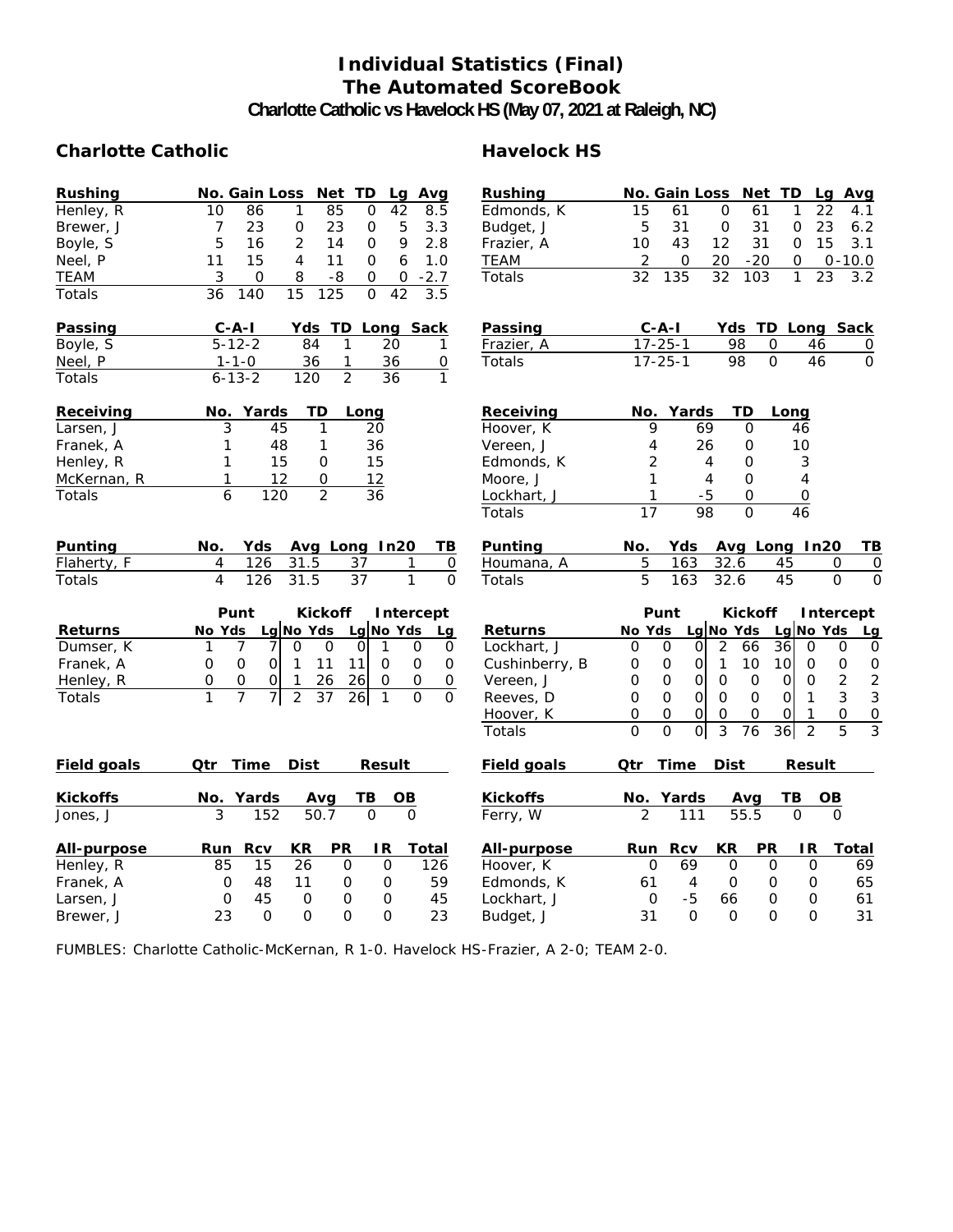#### **Defensive Statistics (Final) The Automated ScoreBook Charlotte Catholic vs Havelock HS (May 07, 2021 at Raleigh, NC)**

|                | # Charlotte Catholic | Solo                 |                             |                                 | Ast Total Sacks-Yds TFL-Yds |                |                          | FF FR-Yds                | Int-Yds BrUp Blks QBH    |                          |                          |                          |
|----------------|----------------------|----------------------|-----------------------------|---------------------------------|-----------------------------|----------------|--------------------------|--------------------------|--------------------------|--------------------------|--------------------------|--------------------------|
|                | 44 Barbee, L         | 4                    | 9                           | 13                              |                             |                |                          |                          |                          |                          |                          |                          |
|                | 41 Dougherty, C      | 1                    | 10                          | 11                              |                             |                |                          |                          | $\blacksquare$           |                          |                          |                          |
|                | 21 Dumser, K         | 3                    | $\overline{2}$              | 5                               |                             |                | $\overline{a}$           |                          | $1 - 0$                  | $\overline{a}$           |                          |                          |
|                | 52 Dettmer, W        | $\overline{2}$       | $\mathbf{3}$                | 5                               |                             |                |                          |                          |                          |                          |                          |                          |
|                | 57 Mills, T          | 0                    | 5                           | 5                               |                             | $0.5 - 2$      |                          |                          |                          |                          |                          | 1                        |
|                | 46 Johnson, L        | 2                    | $\overline{2}$              | $\overline{4}$                  |                             |                |                          |                          |                          |                          |                          |                          |
| 5              | Hoefling, T          | 2                    | $\overline{2}$              | 4                               |                             |                |                          |                          |                          |                          |                          |                          |
|                | 45 Rodriguez, A      | 1                    | 3                           | $\overline{4}$                  |                             |                |                          |                          |                          |                          |                          |                          |
|                | 22 Walsh, C          | 2                    | 1                           | 3                               |                             | $0.5 - 3$      |                          |                          |                          |                          |                          |                          |
|                | 28 Elaasar, E        | $\overline{2}$       | $\mathbf{1}$                | 3                               |                             |                |                          |                          |                          |                          |                          |                          |
|                | 6 Alexander, A       | 0                    | 3                           | 3                               |                             |                |                          |                          |                          |                          |                          |                          |
|                | 14 Chromy, E         | 1                    | $\mathbf{1}$                | $\overline{2}$                  |                             |                |                          |                          |                          |                          |                          |                          |
|                | 40 Walsh, C          | 0                    | $\overline{2}$              | $\overline{2}$                  |                             |                |                          |                          |                          |                          |                          |                          |
|                | 3 Woeste, C          | 1                    | $\Omega$                    | $\mathbf{1}$                    |                             | $1.0 - 5$      |                          |                          |                          |                          |                          |                          |
|                | 68 Pray, M           | 1                    | $\Omega$                    | 1                               |                             |                | $\overline{a}$           |                          |                          | $\overline{a}$           |                          |                          |
|                | 16 Boyle, S          | 1                    | $\Omega$                    | $\mathbf{1}$                    | $\overline{\phantom{a}}$    |                | $\overline{\phantom{a}}$ | $\overline{\phantom{a}}$ | $\overline{\phantom{a}}$ | $\overline{\phantom{a}}$ | $\overline{\phantom{0}}$ | $\overline{\phantom{a}}$ |
|                | Totals               | $\overline{23}$      | 44                          | 67                              | $0.0 - 0$                   | $2.0 - 10$     | $\mathbf{O}$             | $0-0$                    | $1 - 0$                  | $\mathsf{O}$             | $\mathbf 0$              | $\mathbf{1}$             |
|                |                      |                      |                             |                                 |                             |                |                          |                          |                          |                          |                          |                          |
| #              | <b>Havelock HS</b>   | Solo                 |                             |                                 | <b>Ast Total Sacks-Yds</b>  | <b>TFL-Yds</b> |                          | FF FR-Yds                | Int-Yds BrUp Blks QBH    |                          |                          |                          |
|                | 10 Gatling, M        | 1                    | 10                          | 11                              |                             |                |                          |                          |                          |                          |                          |                          |
| 3              | Moore, AJ            | 1                    | 6                           | $\overline{7}$                  |                             | $0.5 - 0$      |                          |                          |                          |                          |                          |                          |
|                | Hoover, K            | 3                    | 3                           | 6                               |                             | $2.0 - 3$      |                          |                          | $1 - 0$                  | $\overline{2}$           |                          |                          |
|                | 65 Williams, C       | $\Omega$             | 6                           | 6                               |                             | $0.5 - 1$      |                          |                          | $\sim$                   |                          |                          | 1                        |
|                | 23 Vereen, J         | 1                    | 4                           | 5                               | $1.0 - 2$                   | $1.5 - 3$      |                          |                          | $0 - 2$                  |                          |                          |                          |
|                | 43 Williams, D       | $\overline{2}$       | $\overline{2}$              | $\overline{4}$                  |                             |                |                          |                          |                          |                          |                          |                          |
| $7^{\circ}$    | Cruz, M              | $\overline{2}$       | $\overline{2}$              | $\overline{4}$                  |                             |                |                          |                          |                          |                          |                          |                          |
| 5              | Reeves, D            | $\overline{2}$       | $\mathbf{1}$                | $\mathfrak{Z}$                  |                             |                |                          |                          | $1 - 3$                  |                          |                          |                          |
|                | 70 Franks, J         | 1                    | $\overline{2}$              | $\mathfrak{Z}$                  |                             |                |                          |                          |                          |                          |                          |                          |
|                | 20 Hill, Q           | $\Omega$             | 3                           | 3                               |                             | $0.5 - 0$      |                          |                          |                          |                          |                          |                          |
| 2              | Frazier, S           | 1                    | $\mathbf{1}$                | $\overline{2}$                  |                             |                |                          |                          |                          |                          |                          |                          |
| $\overline{4}$ | Moore, J             | 1                    | 1                           | $\overline{2}$                  |                             |                |                          |                          |                          |                          |                          |                          |
| 9              | Granger, A           | 1                    | 1                           | 2                               |                             |                |                          |                          |                          |                          |                          |                          |
|                | 11 Vereen, J         | 1<br>$\overline{17}$ | $\Omega$<br>$\overline{42}$ | $\mathbf{1}$<br>$\overline{59}$ | $1.0 - 2$                   | $5.0 - 7$      | $\overline{0}$           | $0-0$                    | $2 - 5$                  | 3                        | $\overline{0}$           | $\overline{1}$           |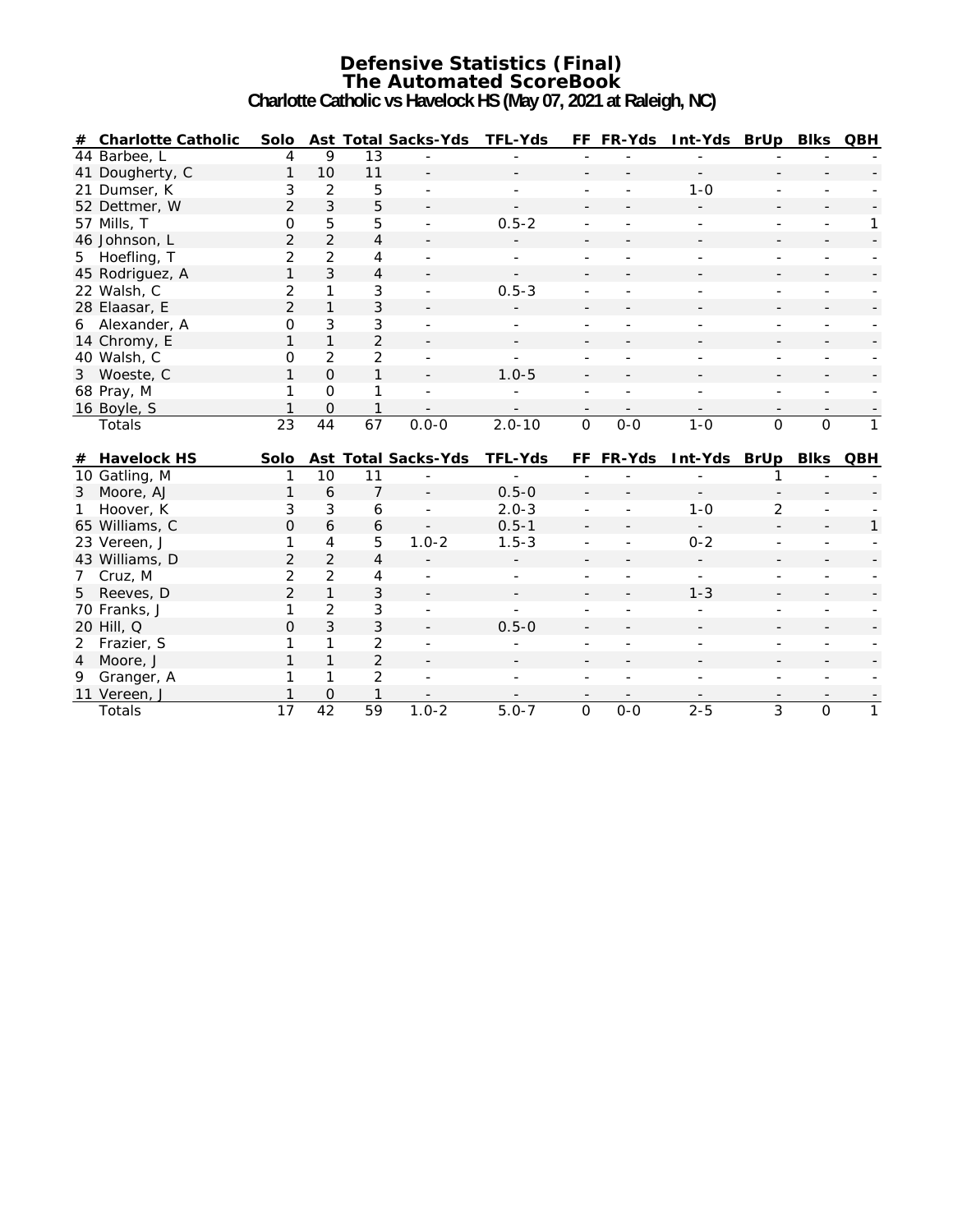## **Drive Chart (By Team) (Final) The Automated ScoreBook**

**Charlotte Catholic vs Havelock HS (May 07, 2021 at Raleigh, NC)**

|           | <b>Drive Started</b> |                  |       |                 |                 | <b>Drive Ended</b> | Consumed        |              |      |
|-----------|----------------------|------------------|-------|-----------------|-----------------|--------------------|-----------------|--------------|------|
| Team      | Qtr                  | lSpot            | Time  | <b>Obtained</b> | <b>Spot</b>     | Time               | <b>How lost</b> | - Yds<br>ΡI  | TOP  |
| CC        | 1st                  | C <sub>27</sub>  | 12:00 | Kickoff         | IHOO            | 07:29              | *TOUCHDOWN      | - 73<br>9    | 4:31 |
| CC        |                      | C <sub>36</sub>  | 03:32 | Punt            | C <sub>26</sub> | 01:38              | Punt            | $3 - (10)$   | 1:54 |
| <b>CC</b> | 2nd                  | C <sub>19</sub>  | 11:14 | Kickoff         | <b>HOO</b>      | 09:50              | *TOUCHDOWN      | - 81<br>6    | 1:24 |
| CC        |                      | C <sub>21</sub>  | 04:01 | Downs           | C41             | 01:54              | Punt            | $5 - 20$     | 2:07 |
| CC        |                      | C <sub>28</sub>  | 00:23 | Punt            | H42             | 00:00              | End of half     | 4 - 30       | 0:23 |
| CC        | 3rd                  | C <sub>2</sub> 7 | 10:06 | Punt            | H49             | 06:57              | Interception    | $6 - 24$     | 3:09 |
| CC        |                      | C <sub>22</sub>  | 03:21 | Punt            | C <sub>21</sub> | 02:23              | Interception    | $- (1)$<br>3 | 0:58 |
| <b>CC</b> | 4th                  | C <sub>18</sub>  | 08:34 | Downs           | C <sub>27</sub> | 06:57              | Punt            | $3 - 9$      | 1:37 |
| CC        |                      | C16              | 05:23 | Punt            | H48             | 02:52              | Punt            | 4 - 36       | 2:31 |
| CC        |                      | H45              | 01:59 | Interception    | IH43            | 00:00              | End of half     | $-2$<br>6    | 1:59 |

|                           | 1st     | 2nd             | 3rd     | 4th     | 1st   | 2nd     |                 |
|---------------------------|---------|-----------------|---------|---------|-------|---------|-----------------|
| <b>Charlotte Catholic</b> | Otr     | Otr             | Otr     | Otr     | Half  | Half    | Total           |
| Time of possession        | 06:25   | 04:03           | 04:07   | 06:07   | 10:28 | 10:14   | 20:42           |
| 3rd down conversions      | $2 - 3$ | $2 - 3$         | $0 - 1$ | $1 - 4$ | 4-6   | $1 - 5$ | $5 - 11$        |
| Average field position    | C31     | C <sub>22</sub> | C24     | C29     | C26   | C27     | C <sub>26</sub> |
| 4th down conversions      | $0 - 0$ | 0-0             | ი-ი     | ი-ი     | $O-O$ | $0 - 0$ | ი-ი             |

| <b>Drive Started</b> |                 |                 |       |                 |                 | <b>Drive Ended</b> | Consumed     |                                      |            |
|----------------------|-----------------|-----------------|-------|-----------------|-----------------|--------------------|--------------|--------------------------------------|------------|
| Team                 | Qtr             | Spot            | Time  | <b>Obtained</b> | Spot            | Time               | How lost     | - Yds<br>PI                          | <b>TOP</b> |
| HA                   | 1st             | H <sub>24</sub> | 07:25 | Kickoff         | H <sub>39</sub> | 03:32              | Punt         | -15<br>6<br>$\overline{\phantom{a}}$ | 3:53       |
| HA                   |                 | H <sub>37</sub> | 01:38 | Punt            | C <sub>00</sub> | 11:23              | *TOUCHDOWN   | $6 - 63$                             | 2:15       |
| HA                   | 2 <sub>nd</sub> | H40             | 09:39 | Kickoff         | C <sub>21</sub> | 04:01              | Downs        | $-39$<br>11                          | 5:38       |
| HA                   |                 | H <sub>29</sub> | 01:54 | Punt            | <b>H39</b>      | 00:23              | Punt         | $5 - 10$                             | 1:31       |
| HA                   | 3rd             | H40             | 11:54 | Kickoff         | H <sub>28</sub> | 10:06              | Punt         | $- (12)$<br>3                        | 1:48       |
| HA                   |                 | H <sub>30</sub> | 06:57 | Interception    | C49             | 03:21              | Punt         | $9 - 21$                             | 3:36       |
| HA                   |                 | H48             | 02:23 | Interception    | IC18            | 08:34              | Downs        | - 34<br>11                           | 5:49       |
| HA                   | 4th             | H46             | 06:57 | Punt            | H43             | 05:23              | Punt         | (3)<br>3<br>$\overline{\phantom{0}}$ | 1:34       |
| HA                   |                 | H <sub>17</sub> | 02:52 | Punt            | H <sub>18</sub> | 01:59              | Interception | 3<br>$\overline{\phantom{a}}$        | 0:53       |

|                        | 1st     | 2nd     | 3rd     | 4th     | 1st     | 2nd     |          |
|------------------------|---------|---------|---------|---------|---------|---------|----------|
| <b>Havelock HS</b>     | Otr     | Otr     | Otr     | Otr     | Half    | Half    | Total    |
| Time of possession     | 05:35   | 07:57   | 07:53   | 05:53   | 13:32   | 13:46   | 27:18    |
| 3rd down conversions   | $1 - 2$ | $1 - 3$ | $1 - 5$ | 1-4     | $2 - 5$ | $2 - 9$ | $4 - 14$ |
| Average field position | H30     | H34     | H39     | H31     | H32     | H36     | H34      |
| 4th down conversions   | 0-0     | በ-1     | 1 - 1   | $0 - 1$ | $0 - 1$ | 1-2     | $1 - 3$  |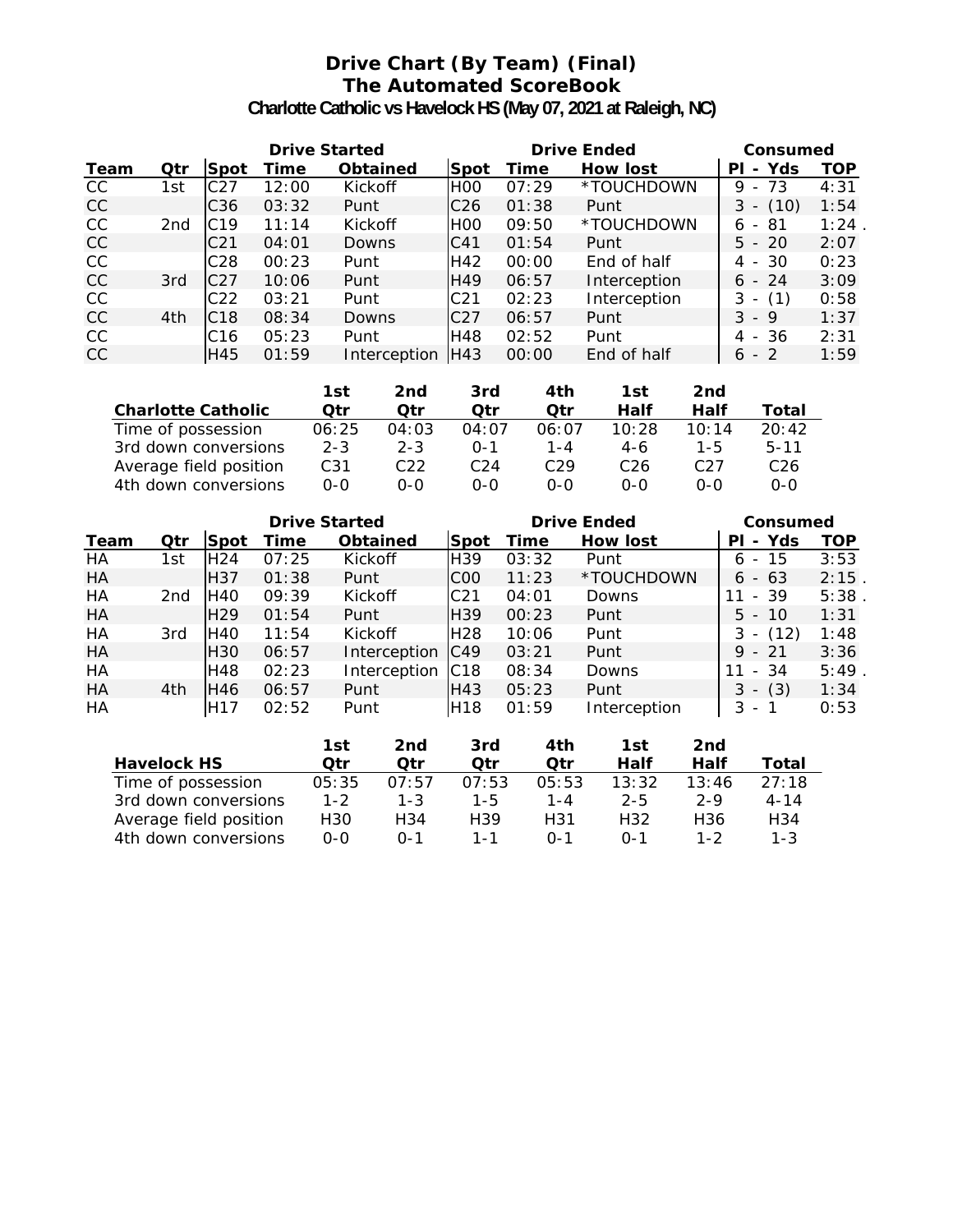## **Drive Chart (By Quarter) (Final) The Automated ScoreBook**

**Charlotte Catholic vs Havelock HS (May 07, 2021 at Raleigh, NC)**

| <b>Drive Started</b> |     |                 |       |                 |                 |       | <b>Drive Ended</b> | Consumed                            |            |
|----------------------|-----|-----------------|-------|-----------------|-----------------|-------|--------------------|-------------------------------------|------------|
| Team                 | Qtr | <b>Spot</b>     | Time  | <b>Obtained</b> | Spot            | Time  | How lost           | - Yds<br>ΡI                         | <b>TOP</b> |
| cc                   | 1st | C27             | 12:00 | Kickoff         | H <sub>0</sub>  | 07:29 | *TOUCHDOWN         | 73<br>9 -                           | 4:31       |
| HA                   |     | H <sub>24</sub> | 07:25 | Kickoff         | H39             | 03:32 | Punt               | 15<br>6 -                           | 3:53       |
| CC                   |     | C36             | 03:32 | Punt            | C <sub>26</sub> | 01:38 | Punt               | (10)<br>$3 -$                       | 1:54       |
| HA                   |     | H37             | 01:38 | Punt            | C <sub>0</sub>  | 11:23 | *TOUCHDOWN         | $6 - 63$                            | 2:15       |
| CC                   | 2nd | C <sub>19</sub> | 11:14 | Kickoff         | H <sub>0</sub>  | 09:50 | *TOUCHDOWN         | -81<br>6<br>$\sim$                  | 1:24       |
| HA                   |     | H40             | 09:39 | Kickoff         | C <sub>21</sub> | 04:01 | Downs              | $-39$<br>11                         | 5:38       |
| CC                   |     | C <sub>21</sub> | 04:01 | Downs           | C <sub>41</sub> | 01:54 | Punt               | 20<br>5<br>$\overline{\phantom{a}}$ | 2:07       |
| HA                   |     | H <sub>29</sub> | 01:54 | Punt            | H <sub>39</sub> | 00:23 | Punt               | $5 - 10$                            | 1:31       |
| CC                   |     | C28             | 00:23 | Punt            | H42             | 00:00 | End of half        | 30<br>4 -                           | 0:23       |
| HA                   | 3rd | H40             | 11:54 | <b>Kickoff</b>  | H <sub>28</sub> | 10:06 | Punt               | $3 - (12)$                          | 1:48       |
| CC                   |     | C27             | 10:06 | Punt            | H49             | 06:57 | Interception       | 24<br>6 -                           | 3:09       |
| HA                   |     | H <sub>30</sub> | 06:57 | Interception    | C49             | 03:21 | Punt               | 9 - 21                              | 3:36       |
| CC                   |     | C22             | 03:21 | Punt            | C <sub>21</sub> | 02:23 | Interception       | $3 - (1)$                           | 0:58       |
| HA                   |     | H48             | 02:23 | Interception    | C <sub>18</sub> | 08:34 | <b>Downs</b>       | 11<br>- 34                          | $5:49$ .   |
| <b>CC</b>            | 4th | C <sub>18</sub> | 08:34 | Downs           | C <sub>27</sub> | 06:57 | Punt               | 3<br>9<br>$\sim$                    | 1:37       |
| НA                   |     | H46             | 06:57 | Punt            | H43             | 05:23 | Punt               | (3)<br>$3 -$                        | 1:34       |
| CC                   |     | C16             | 05:23 | Punt            | H48             | 02:52 | Punt               | 4 - 36                              | 2:31       |
| HA                   |     | H <sub>17</sub> | 02:52 | Punt            | H18             | 01:59 | Interception       | $3 - 1$                             | 0:53       |
| CC                   |     | H45             | 01:59 | Interception    | IH43            | 00:00 | End of half        | $6 - 2$                             | 1:59       |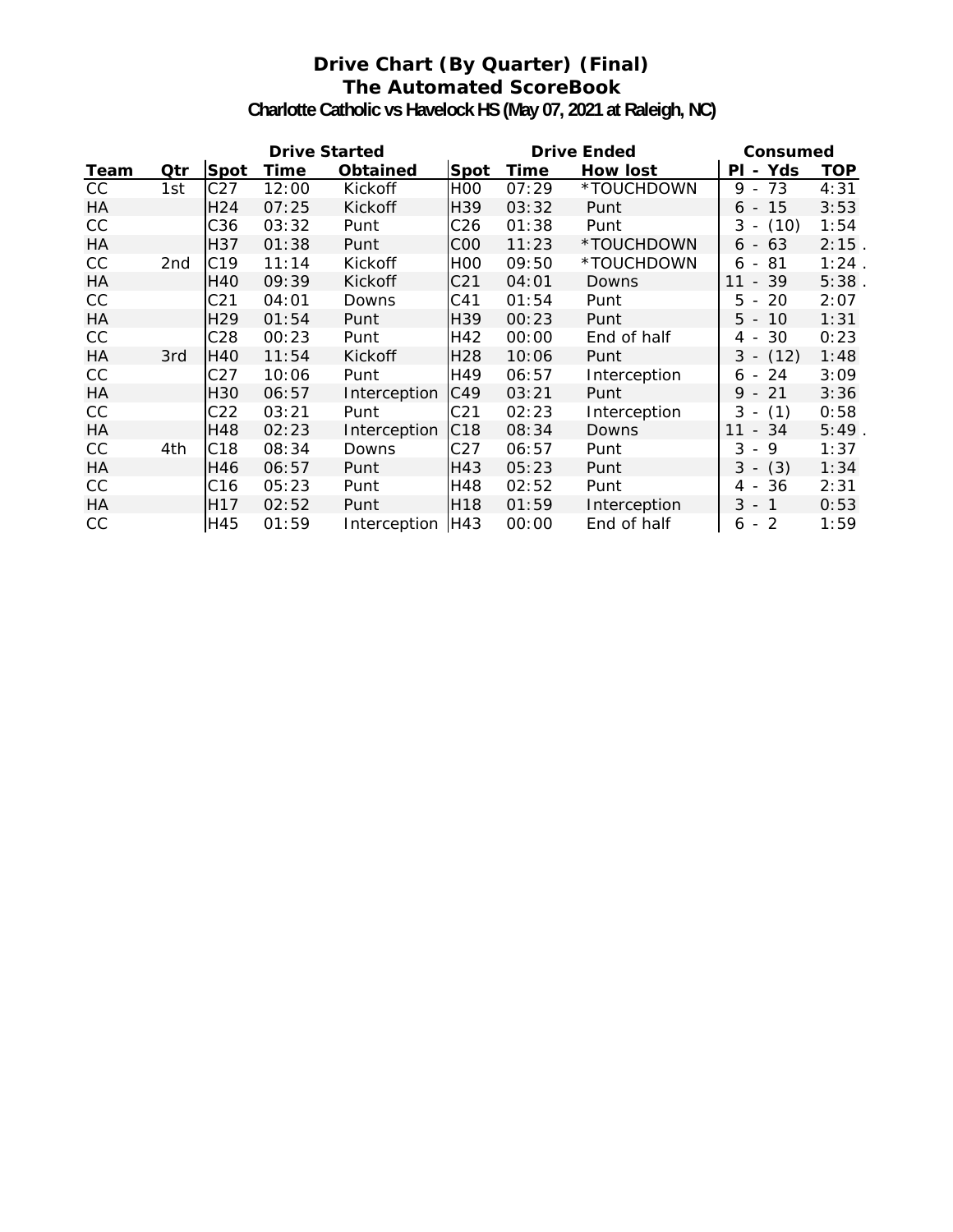# **Quickie Statistics (Final)**

**Charlotte Catholic vs Havelock HS (May 07, 2021 at Raleigh, NC)**

|                                   | CС           | НA            |
|-----------------------------------|--------------|---------------|
| Score                             | 14           |               |
| <b>FIRST DOWNS</b>                | 14           | 11            |
| <b>RUSHES-YARDS (NET)</b>         | $36 - 125$   | $32 - 103$    |
| <b>PASSING YDS (NET)</b>          | 120          | 98            |
| Passes Att-Comp-Int               | $13 - 6 - 2$ | $25 - 17 - 1$ |
| <b>TOTAL OFFENSE PLAYS-YARDS</b>  | 49-245       | 57-201        |
| <b>Fumble Returns-Yards</b>       | $0 - 0$      | $0 - 0$       |
| <b>Punt Returns-Yards</b>         | $1 - 7$      | $0 - 0$       |
| Kickoff Returns-Yards             | $2 - 37$     | $3 - 76$      |
| <b>Interception Returns-Yards</b> | $1 - 0$      | $2 - 5$       |
| Punts (Number-Avg)                | $4 - 31.5$   | $5 - 32.6$    |
| Fumbles-Lost                      | $1 - 0$      | $4-0$         |
| Penalties-Yards                   | $4 - 46$     | 9-98          |
| Possession Time                   | 20:42        | 27:18         |
| <b>Third-Down Conversions</b>     | 5 of 11      | 4 of 14       |
| <b>Fourth-Down Conversions</b>    | $0$ of $0$   | $1$ of $3$    |
| Red-Zone Scores-Chances           | $1 - 1$      | 1-3           |

#### **Charlotte Catholic Charlotte Catholic Charlotte Catholic Charlotte Catholic Charlotte Catholic Charlotte Charlotte Charlotte Charlotte Charlotte Charlotte Charlotte Charlotte Charlotte Charlotte Charlotte Charlotte Charlo**

| טווטוואט טעמווט     |                                                                   |                     |                |                        |                            |                      |
|---------------------|-------------------------------------------------------------------|---------------------|----------------|------------------------|----------------------------|----------------------|
| <b>Rushing</b>      | No. Gain Loss Net TD<br>Lg Avg                                    | <b>Rushing</b>      |                |                        | No. Gain Loss Net TD       | Lg Avg               |
| Henley, R           | 42<br>86<br>1<br>85<br>8.5<br>10<br>$\mathbf 0$                   | Edmonds, K          | 15             | $\mathbf 0$<br>61      | 61<br>1                    | 22<br>4.1            |
| Brewer, J           | 23<br>23<br>5<br>3.3<br>7<br>0<br>$\mathbf 0$                     | Budget, J           | 5              | 31<br>$\boldsymbol{0}$ | 31<br>$\mathbf 0$          | 23<br>6.2            |
| Boyle, S            | 2<br>5<br>14<br>9<br>16<br>$\mathbf 0$<br>2.8                     | Frazier, A          | 10             | 43<br>12               | 31<br>$\Omega$             | 15<br>3.1            |
| Neel, P             | 15<br>$\overline{4}$<br>11<br>6<br>11<br>$\Omega$<br>1.0          | <b>TEAM</b>         | 2              | $\Omega$<br>20         | $-20$<br>$\Omega$          | $0 - 10.0$           |
| Passing             | $C - A - I$<br>Yds<br>TD Long Sack                                | Passing             | $C - A - I$    |                        | Yds TD Long Sack           |                      |
| Boyle, S            | $5 - 12 - 2$<br>84<br>20<br>1<br>1                                | Frazier, A          | $17 - 25 - 1$  |                        | 98<br>$\Omega$             | 46<br>$\Omega$       |
| Neel, P             | 36<br>$1 - 1 - 0$<br>1<br>36<br>$\mathbf{O}$                      |                     |                |                        |                            |                      |
| Receiving           | No. Yards<br>TD<br>Long                                           | Receiving           |                | No. Yards              | TD<br>Long                 |                      |
| Larsen, J           | 3<br>1<br>20<br>45                                                | Hoover, K           | 9              | 69                     | $\Omega$<br>46             |                      |
| Franek, A           | 36<br>1<br>48<br>1                                                | Vereen, J           | 4              | 26                     | 10<br>$\mathbf 0$          |                      |
| Henley, R           | 15<br>15<br>1<br>$\mathbf 0$                                      | Edmonds, K          | $\overline{2}$ | 4                      | $\mathbf 0$<br>$\sqrt{3}$  |                      |
| McKernan, R         | 1<br>12<br>$\mathbf 0$<br>12                                      | Moore, J            | 1              | 4                      | $\Omega$<br>$\overline{4}$ |                      |
| Punting             | No.<br>Yds<br>Avg Long In20<br>TВ                                 | Punting             | No.            | Yds                    | Avg Long In20              | TВ                   |
| Flaherty, F         | 126<br>31.5<br>37<br>$\overline{4}$<br>$\Omega$<br>1              | Houmana, A          | 5              | 163                    | 32.6<br>45                 | $\Omega$<br>$\Omega$ |
| <b>Punt Returns</b> | No. Yards<br>TD<br>Long                                           | <b>Punt Returns</b> |                | No. Yards              | <b>TD</b><br>Long          |                      |
| Dumser, K           | $\Omega$                                                          |                     |                |                        |                            |                      |
| <b>Kick Returns</b> | No. Yards<br>TD<br>Long                                           | <b>Kick Returns</b> |                | No. Yards              | <b>TD</b><br>Long          |                      |
| Henley, R           | 26<br>$\mathsf{O}$<br>26                                          | Lockhart, J         | 2              | 66                     | 0<br>36                    |                      |
| Franek, A           | 11<br>$\mathbf 0$<br>11                                           | Cushinberry, B      | 1              | 10                     | $\Omega$<br>10             |                      |
| <b>Tackles</b>      | <b>Sacks</b><br>TFL<br>UA-A<br>Total                              | <b>Tackles</b>      | UA-A           | Total                  | <b>Sacks</b>               | <b>TFL</b>           |
| Barbee, L           | 13<br>$4 - 9$<br>0.0<br>0.0                                       | Gatling, M          | $1 - 10$       | 11                     | 0.0                        | 0.0                  |
| Dougherty, C        | $1 - 10$<br>11<br>0.0<br>0.0                                      | Moore, AJ           | $1 - 6$        | 7                      | 0.0                        | 0.5                  |
| Dumser, K           | 5<br>0.0<br>$3 - 2$<br>0.0                                        | Hoover, K           | $3 - 3$        | 6                      | 0.0                        | 2.0                  |
| Dettmer, W          | 5<br>$2 - 3$<br>0.0<br>0.0                                        | Williams, C         | $0 - 6$        | 6                      | 0.0                        | 0.5                  |
| Otr<br>Time         | <b>Scoring Play</b>                                               |                     |                |                        |                            | $V-H$                |
| 07:29<br>1st        | CC - Franek, A 36 yd pass from Neel, P (Jones, J kick), 9-73 4:31 |                     |                |                        |                            | $7 - 0$              |
| 11:23<br>2nd        | HA - Edmonds, K 1 yd run (Ferry, W kick), 6-63 2:15               |                     |                |                        |                            | $7 - 7$              |

09:50 CC - Larsen, J 20 yd pass from Boyle, S (Jones, J kick), 6-81 1:24 14 - 7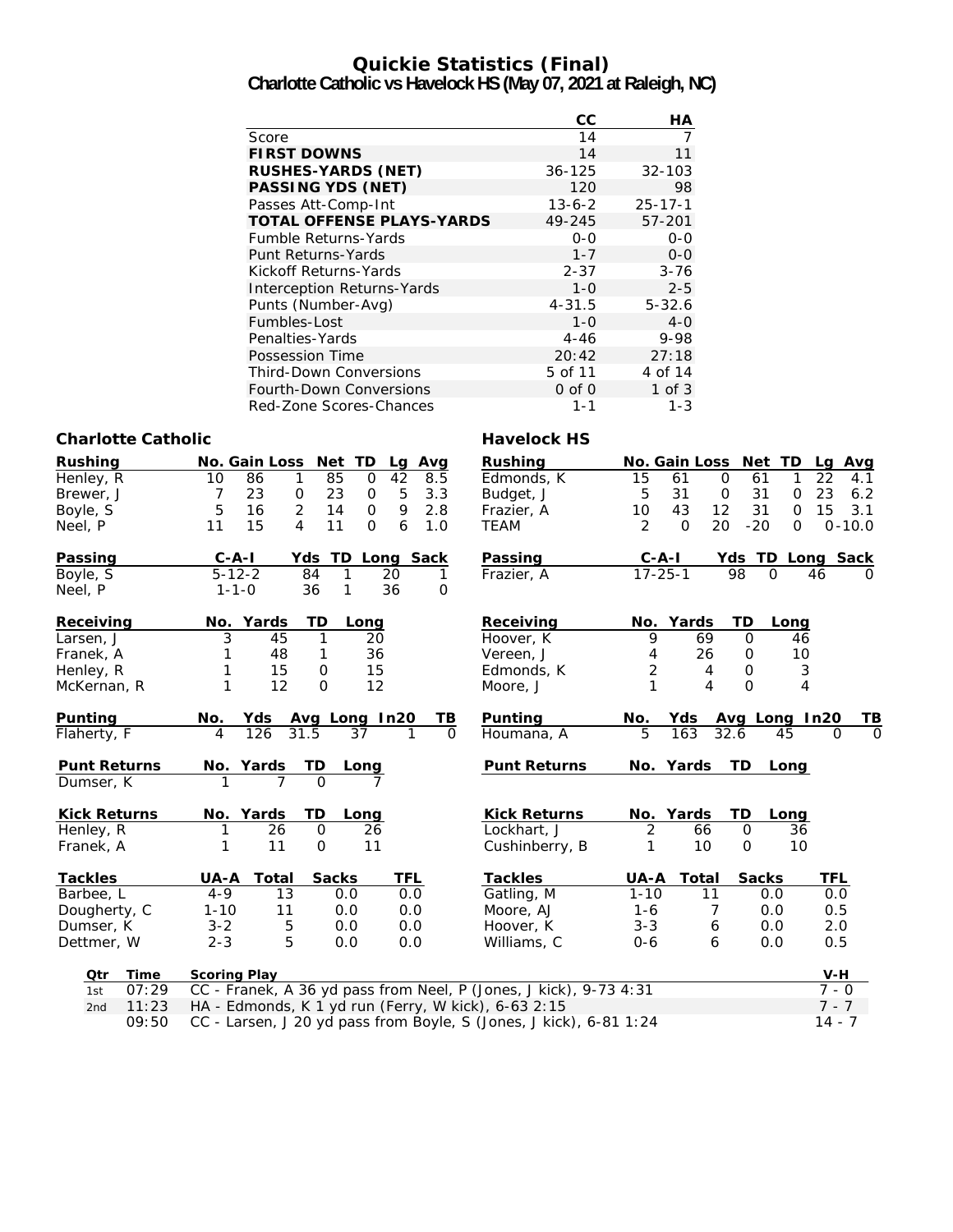### **Play-by-Play Summary (1st quarter) Charlotte Catholic vs Havelock HS (May 07, 2021 at Raleigh, NC)**

| Captains for Charlotte Catholic: (2) Neel, P., (41) Dougherty, C.<br>(44) Barbee, L. (52) Dettmer, W.           |                |
|-----------------------------------------------------------------------------------------------------------------|----------------|
| Captains for Havelock: (1) Hoover, K. (10) Gatling, M.                                                          |                |
| (21) Edmonds, K. (70) Franks, J.                                                                                |                |
| Havelock wins the toss and defers. Charlotte will receive.                                                      |                |
| 1-10 CC 40<br>HA ball on HA40.                                                                                  |                |
| Ferry, W kickoff 59 yards to the CC1, Henley, R return 26 yards to the CC27 (Cruz, M).                          |                |
| 1-10 CC 27<br>Neel, P rush for 2 yards to the CC29 (Hoover, K).                                                 |                |
| 2-8 CC 29<br>Neel, P rush for loss of 1 yard to the CC28 (Hoover, K).                                           |                |
| $3-9$<br>CC 28<br>Boyle, S pass complete to Larsen, J for 13 yards to the CC41, 1ST DOWN CC (Gatling,           | P1             |
| $M$ ; Reeves, D).                                                                                               |                |
| 1-10 CC 41<br>PENALTY HA encroachment 5 yards to the CC46.                                                      |                |
| Brewer, J rush for 3 yards to the CC49 (Williams, D).<br>1-5 CC 46                                              |                |
| 2-2 CC 49<br>Brewer, J rush for 5 yards to the HA46, 1ST DOWN CC (Gatling, M; Williams, C).                     | R <sub>2</sub> |
| 1-10 HA 46<br>Neel, P rush for loss of 2 yards to the HA48 (Hoover, K).                                         |                |
| 2-12 HA 48<br>Timeout Havelock HS, clock 08:43.                                                                 |                |
| 2-12 HA 48<br>Boyle, S rush for no gain to the HA48 (Williams, D; Franks, J).                                   |                |
| 3-12 HA 48<br>Boyle, S pass complete to Larsen, J for 12 yards to the HA36, 1ST DOWN CC (Moore, J).             | P <sub>3</sub> |
| 1-10 HA 36<br>Neel, P pass complete to Franek, A for 36 yards to the HAO, 1ST DOWN CC, TOUCHDOWN, clock         | P4             |
| 07:29.                                                                                                          |                |
| 1-G<br>HA 03<br>Jones, J kick attempt good.                                                                     |                |
| Charlotte Catholic 7, Havelock HS 0                                                                             |                |
| 9 plays, 73 yards, 4:35                                                                                         |                |
| Jones, J kickoff 46 yards to the HA14, Cushinberry, B return 10 yards to the HA24.                              |                |
| HAVELOCK HS drive start at 07:25.                                                                               |                |
| 1-10 HA 24<br>Edmonds, K rush for no gain to the $HA24$ (Barbee, L; Dougherty, C).                              |                |
| Edmonds, K rush for 3 yards to the HA27 (Mills, T; Alexander, A).<br>2-10 HA 24                                 |                |
| Frazier, A pass complete to Vereen, J for 10 yards to the HA37, 1ST DOWN HA (Hoefling, T).<br>$3 - 7$<br>HA 27  | P1             |
| 1-10 HA 37<br>Frazier, A pass complete to Hoover, K for 1 yard to the HA38 (Dumser, K).                         |                |
| <b>HA 38</b><br>Frazier, A pass complete to Edmonds, K for 1 yard to the HA39 (Mills, T; Barbee, L).<br>$2 - 9$ |                |
| <b>HA 39</b><br>Edmonds, K rush for no gain to the HA39 (Dougherty, C; Rodriguez, A).<br>$3 - 8$                |                |
| 4-8<br>HA 39<br>Houmana, A punt 25 yards to the CC36, downed.                                                   |                |
| 6 plays, 15 yards, 3:53<br><b>CHARLOTTE CATHOLIC drive start at 03:32.</b>                                      |                |
| 1-10 CC 36<br>Neel, P rush for loss of 1 yard to the CC35 (Williams, C; Hill, Q).                               |                |
| 2-11 CC 35<br>PENALTY CC holding 11 yards to the CC24.                                                          |                |
| 2-22 CC 24<br>Neel, P rush for 1 yard to the CC25 (Frazier, S; Hoover, K).                                      |                |
| 3-21 CC 25<br>Neel, P rush for 1 yard to the CC26 (Hoover, K; Hill, Q).                                         |                |
| 4-20 CC 26<br>Flaherty, F punt 37 yards to the HA37, fair catch by Hoover, K.                                   |                |
| 3 plays, minus 10 yards, $1:54$                                                                                 |                |
| HAVELOCK HS drive start at 01:38.                                                                               |                |
| 1-10 HA 37<br>Edmonds, K rush for 1 yard to the $HAS8$ (Mills, T; Chromy, E).                                   |                |
| Frazier, A rush for 2 yards to the HA40 (Dougherty, C; Barbee, L), PENALTY HA holding 10<br>HA 38<br>$2 - 9$    |                |
| yards to the HA30.                                                                                              |                |
| 2-17 HA 30<br>2nd and 17.                                                                                       |                |
| 2-17 HA 30<br>Frazier, A pass complete to Hoover, K for 46 yards to the CC24, 1ST DOWN HA (Dumser, K).          | P <sub>2</sub> |
| 1-10 CC 24<br>Edmonds, K rush for 22 yards to the CC2, 1ST DOWN HA (Barbee, L).                                 | R <sub>3</sub> |
| END OF 1st QUARTER: Charlotte Catholic 7, Havelock HS 0                                                         |                |

|                        | <b>1st Downs</b><br>Conversions                                                               |                                      |
|------------------------|-----------------------------------------------------------------------------------------------|--------------------------------------|
| <b>Quarter Summary</b> | Rushina<br>4th<br>3rd                                                                         | <b>Penalties</b><br>Passing          |
| Charlotte Catholic     | 3<br>$2 - 3$<br>9-8<br>$\overline{4}$<br>$\Omega$<br>$O-O$                                    | 1-11<br>$3 - 3 - 0 - 61$<br>$2 - 15$ |
| Havelock HS            | $6 - 28$<br>$1 - 2$<br>0-0<br>$\overline{\mathbf{3}}$<br>$\Omega$<br>$\overline{\phantom{a}}$ | $4 - 4 - 0 - 58$                     |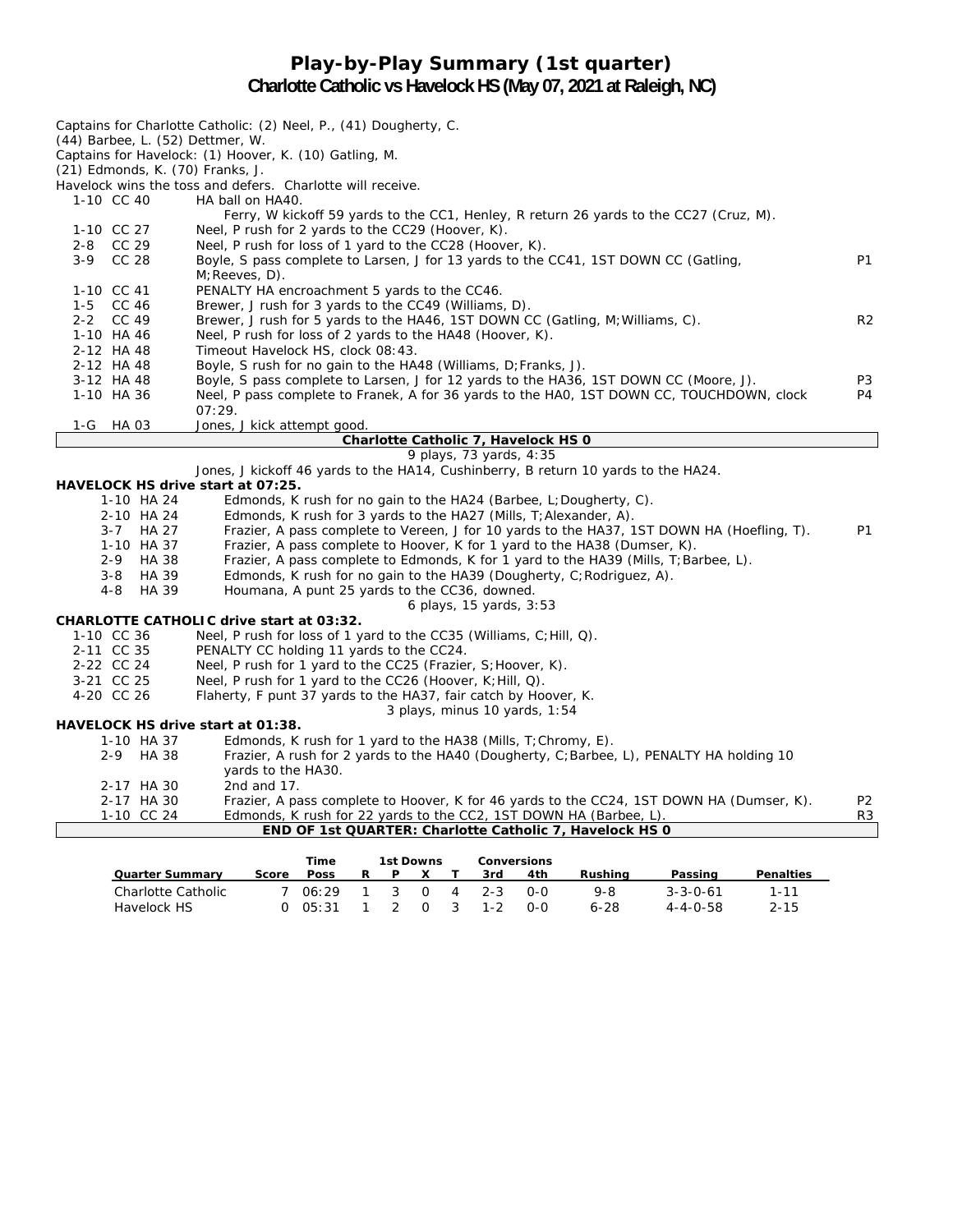# **Quickie Statistics (1st quarter)**

**Charlotte Catholic vs Havelock HS (May 07, 2021 at Raleigh, NC)**

|                                   | СC          | <b>HA</b>   |
|-----------------------------------|-------------|-------------|
| Score                             |             | Ω           |
| <b>FIRST DOWNS</b>                | 4           | 3           |
| <b>RUSHES-YARDS (NET)</b>         | $9 - 8$     | $6 - 28$    |
| <b>PASSING YDS (NET)</b>          | 61          | 58          |
| Passes Att-Comp-Int               | $3 - 3 - 0$ | $4 - 4 - 0$ |
| <b>TOTAL OFFENSE PLAYS-YARDS</b>  | $12 - 69$   | $10 - 86$   |
| <b>Fumble Returns-Yards</b>       | $0 - 0$     | $0 - 0$     |
| Punt Returns-Yards                | $0 - 0$     | $O - O$     |
| Kickoff Returns-Yards             | $1 - 26$    | $1 - 10$    |
| <b>Interception Returns-Yards</b> | $0 - 0$     | $O - O$     |
| Punts (Number-Avg)                | $1 - 37.0$  | $1 - 25.0$  |
| Fumbles-Lost                      | $O - O$     | $0 - 0$     |
| Penalties-Yards                   | $1 - 11$    | $2 - 15$    |
| Possession Time                   | 06:29       | 05:31       |
| <b>Third-Down Conversions</b>     | $2$ of $3$  | 1 of $2$    |
| Fourth-Down Conversions           | $0$ of $0$  | $0$ of $0$  |

#### Charlotte Catholic **Havelock HS**

| <b>Rushing</b>      | <b>No. Gain Loss</b><br>Net<br>TD<br>Lg Avg                                        | <b>Rushing</b>      | No. Gain Loss                      | Net TD<br>Lg               | Avg      |
|---------------------|------------------------------------------------------------------------------------|---------------------|------------------------------------|----------------------------|----------|
| Brewer, J           | 8<br>8<br>2<br>5<br>0<br>$\mathbf 0$<br>4.0                                        | Edmonds, K          | 26<br>5<br>$\Omega$                | 26<br>22<br>$\Omega$       | 5.2      |
| Neel, P             | $\overline{2}$<br>0<br>0.0<br>6<br>4<br>4<br>0                                     | Frazier, A          | 2<br>$\Omega$                      | 2<br>2<br>$\Omega$         | 2.0      |
| Boyle, S            | $\mathbf{O}$<br>$\overline{O}$<br>$\mathbf{O}$<br>$\Omega$<br>$\Omega$<br>1<br>0.0 |                     |                                    |                            |          |
| Passing             | $C - A - I$<br>TD Long Sack<br>Yds                                                 | Passing             | C-A-I                              | Yds TD Long                | Sack     |
| Boyle, S            | $2 - 2 - 0$<br>25<br>$\overline{0}$<br>13<br>0                                     | Frazier, A          | $4 - 4 - 0$                        | 58<br>$\Omega$<br>46       | $\Omega$ |
| Neel, P             | $1 - 1 - 0$<br>36<br>36<br>$\Omega$<br>1                                           |                     |                                    |                            |          |
| Receiving           | TD<br>No. Yards<br>Long                                                            | Receiving           | No. Yards                          | TD<br>Long                 |          |
| Larsen, J           | 2<br>25<br>$\Omega$<br>13                                                          | Hoover, K           | 2<br>47                            | $\Omega$<br>46             |          |
| Franek, A           | 1<br>36<br>1<br>36                                                                 | Vereen, J           | 10                                 | 10<br>$\mathbf 0$          |          |
|                     |                                                                                    | Edmonds, K          | 1<br>1                             | $\Omega$<br>1              |          |
| Punting             | No.<br>Yds<br>Avg Long In20<br>TВ                                                  | Punting             | No.<br>Yds                         | Avg Long In20              | TВ       |
| Flaherty, F         | 37<br>37.0<br>37<br>$\Omega$<br>$\Omega$                                           | Houmana, A          | $\overline{25}$<br>25.0            | 25<br>$\Omega$             | $\Omega$ |
| <b>Punt Returns</b> | No. Yards<br><b>TD</b><br>Long                                                     | <b>Punt Returns</b> | No. Yards                          | <b>TD</b><br>Long          |          |
| <b>Kick Returns</b> | TD<br>No. Yards<br>Long                                                            | <b>Kick Returns</b> | No. Yards                          | TD<br>Long                 |          |
| Henley, R           | 26<br>26<br>$\mathbf 0$                                                            | Cushinberry, B      | 10                                 | 10<br>$\Omega$             |          |
| <b>Tackles</b>      | <b>Sacks</b><br>TFL<br>Total<br><b>UA-A</b>                                        | <b>Tackles</b>      | <b>UA-A</b><br>Total               | <b>TFL</b><br><b>Sacks</b> |          |
| Barbee, L           | $1 - 3$<br>0.0<br>4<br>0.0                                                         | Hoover, K           | $3 - 2$<br>5                       | 2.0<br>0.0                 |          |
| Dougherty, C        | 3<br>$0 - 3$<br>0.0<br>0.0                                                         | Williams, D         | 2<br>$1 - 1$                       | 0.0<br>0.0                 |          |
| Mills, T            | 3<br>$0 - 3$<br>0.0<br>0.0                                                         | Hill, Q             | $\overline{\mathbf{c}}$<br>$0 - 2$ | 0.5<br>0.0                 |          |
| Dumser, K           | $\overline{2}$<br>$2 - 0$<br>0.0<br>0.0                                            | Gatling, M          | $\overline{2}$<br>$0 - 2$          | 0.0<br>0.0                 |          |
| Time<br>Qtr         | <b>Scoring Play</b>                                                                |                     |                                    | $V-H$                      |          |
| 07:29<br>1st        | CC - Franek, A 36 yd pass from Neel, P (Jones, J kick), 9-73 4:35                  |                     |                                    | $7 - 0$                    |          |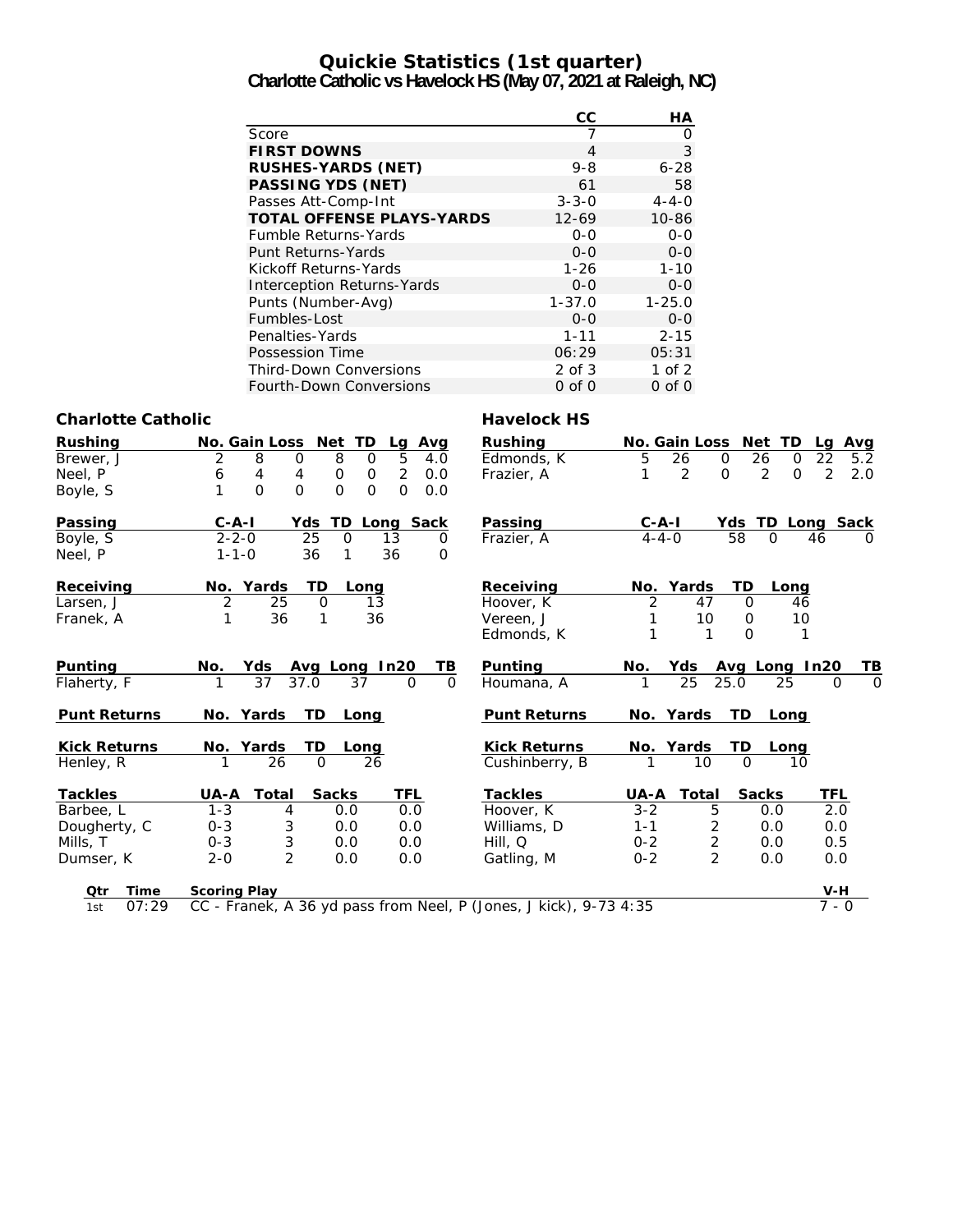### **Play-by-Play Summary (2nd quarter) Charlotte Catholic vs Havelock HS (May 07, 2021 at Raleigh, NC)**

| 1-G CC 02                         | Start of 2nd quarter, clock 12:00.                                                                                                                                |                |
|-----------------------------------|-------------------------------------------------------------------------------------------------------------------------------------------------------------------|----------------|
| 1-G CC 02                         | Edmonds, K rush for 1 yard to the CC1 (Dougherty, C; Dumser, K).                                                                                                  |                |
| 2-G CC 01                         | Edmonds, K rush for 1 yard to the CCO, TOUCHDOWN, clock 11:23.                                                                                                    |                |
| 1-G CC 03                         | Ferry, W kick attempt good.                                                                                                                                       |                |
|                                   | Havelock HS 7, Charlotte Catholic 7                                                                                                                               |                |
|                                   | 6 plays, 63 yards, 2:24                                                                                                                                           |                |
|                                   | Ferry, W kickoff 52 yards to the CC8, Franek, A return 11 yards to the CC19 (Williams,                                                                            |                |
|                                   | C; Granger, A).                                                                                                                                                   |                |
|                                   | CHARLOTTE CATHOLIC drive start at 11:14.                                                                                                                          |                |
| 1-10 CC 19<br>2-8 CC 21           | Neel, P rush for 2 yards to the CC21 (Franks, J).<br>Boyle, S pass incomplete to Henley, R.                                                                       |                |
| 3-8 CC 21                         | Boyle, S pass complete to Henley, R for 15 yards to the CC36, 1ST DOWN CC, out-of-bounds.                                                                         | P <sub>5</sub> |
| 1-10 CC 36                        | Henley, R rush for 42 yards to the HA22, 1ST DOWN CC (Granger, A).                                                                                                | R6             |
| 1-10 HA 22                        | Brewer, J rush for 2 yards to the HA20 (Williams, D).                                                                                                             |                |
|                                   | Charlotte Catholic #54 injured on the play.                                                                                                                       |                |
| <b>HA 20</b><br>2-8               | Boyle, S pass complete to Larsen, J for 20 yards to the HAO, 1ST DOWN CC, TOUCHDOWN,                                                                              | P7             |
|                                   | clock 09:50.                                                                                                                                                      |                |
| 1-G<br>HA 03                      | Jones, J kick attempt good.                                                                                                                                       |                |
|                                   | Charlotte Catholic 14, Havelock HS 7                                                                                                                              |                |
|                                   | 6 plays, 81 yards, 1:35                                                                                                                                           |                |
|                                   | Jones, J kickoff 50 yards to the HA10, Lockhart, J return 30 yards to the HA40 (Pray, M).                                                                         |                |
| HAVELOCK HS drive start at 09:39. |                                                                                                                                                                   |                |
| 1-10 HA 40                        | Frazier, A pass complete to Vereen, J for 9 yards to the HA49 (Dougherty, C; Dettmer, W).                                                                         |                |
| 2-1 HA 49                         | Frazier, A rush for 1 yard to the 50 yardline, 1ST DOWN HA (Barbee, L).                                                                                           | R4             |
| 1-10 HA 50                        | Edmonds, K rush for 1 yard to the CC49 (Dougherty, C; Rodriguez, A).                                                                                              | P <sub>5</sub> |
| 2-9 CC 49<br>1-10 CC 36           | Frazier, A pass complete to Hoover, K for 13 yards to the CC36, 1ST DOWN HA (Barbee, L).<br>Edmonds, K rush for 4 yards to the CC32 (Alexander, A; Rodriguez, A). |                |
| 2-6 CC 32                         | Edmonds, K rush for 5 yards to the CC27 (Barbee, L; Elaasar, E).                                                                                                  |                |
| 3-1 CC 27                         | Budget, J rush for 3 yards to the CC24, 1ST DOWN HA (Dougherty, C; Dettmer, W).                                                                                   | R6             |
| 1-10 CC 24                        | Budget, J rush for 5 yards to the CC19 (Dettmer, W).                                                                                                              |                |
| 2-5 CC 19                         | TEAM rush for loss of 5 yards to the CC24, fumble by TEAM recovered by HA Frazier, A at                                                                           |                |
|                                   | CC24.                                                                                                                                                             |                |
| 3-10 CC 24                        | Frazier, A pass complete to Edmonds, K for 3 yards to the CC21 (Alexander, A; Walsh, C).                                                                          |                |
|                                   | Havelock #21, (Edmonds, K.) injured on the play.                                                                                                                  |                |
| 4-7 CC 21                         | Frazier, A pass incomplete to Vereen, J.                                                                                                                          |                |
|                                   | 11 plays, 39 yards, 5:38                                                                                                                                          |                |
|                                   | CHARLOTTE CATHOLIC drive start at 04:01.                                                                                                                          |                |
| 1-10 CC 21                        | Neel, P rush for 3 yards to the CC24 (Moore, AJ; Vereen, J).                                                                                                      |                |
| 2-7 CC 24<br>1-10 CC 33           | Boyle, S rush for 9 yards to the CC33, 1ST DOWN CC (Moore, AJ; Gatling, M).                                                                                       | R <sub>8</sub> |
| CC 38<br>$2 - 5$                  | Henley, R rush for 5 yards to the CC38 (Gatling, M; Vereen, J).                                                                                                   |                |
| $3 - 5$<br>CC 38                  | Boyle, S pass incomplete to Henley, R, QB hurry by Williams, C.<br>Timeout Charlotte Catholic, clock 02:08.                                                       |                |
| $3 - 5$<br>CC 38                  | Henley, R rush for 3 yards to the CC41 (Moore, J; Hoover, K).                                                                                                     |                |
| CC 41<br>$4 - 2$                  | Flaherty, F punt 30 yards to the HA29, downed.                                                                                                                    |                |
|                                   | 5 plays, 20 yards, 2:07                                                                                                                                           |                |
| HAVELOCK HS drive start at 01:54. |                                                                                                                                                                   |                |
| 1-10 HA 29                        | Frazier, A pass complete to Vereen, J for 4 yards to the HA33, out-of-bounds.                                                                                     |                |
| 2-6 HA 33                         | Frazier, A pass complete to Hoover, K for 10 yards to the HA43, 1ST DOWN HA (Dumser, K).                                                                          | <b>P7</b>      |
| 1-10 HA 43                        | Frazier, A pass complete to Hoover, K for loss of 3 yards to the HA40.                                                                                            |                |
| 2-13 HA 40                        | Timeout Havelock HS, clock 00:57.                                                                                                                                 |                |
| 2-13 HA 40                        | Frazier, A rush for 4 yards to the HA44 (Walsh, C).                                                                                                               |                |
| 3-9 HA 44                         | Frazier, A pass complete to Lockhart, J for loss of 5 yards to the HA39 (Walsh, C; Mills,                                                                         |                |
|                                   | $T$ ).                                                                                                                                                            |                |
| 4-14 HA 39                        | Timeout Charlotte Catholic, clock 00:35.                                                                                                                          |                |
| 4-14 HA 39                        | Houmana, A punt 33 yards to the CC28, downed.<br>5 plays, 10 yards, 1:31                                                                                          |                |
|                                   | CHARLOTTE CATHOLIC drive start at 00:23.                                                                                                                          |                |
| 1-10 CC 28                        | Boyle, S pass incomplete to Neel, P (Gatling, M).                                                                                                                 |                |
| 2-10 CC 28                        | Neel, P rush for 6 yards to the CC34 (Reeves, D).                                                                                                                 |                |
| 3-4 CC 34                         | Boyle, S pass complete to McKernan, R for 12 yards to the CC46, fumble by McKernan, R                                                                             | P9             |
|                                   | recovered by CC Franek, A at CC46, Franek, A for 12 yards to the HA42, 1ST DOWN CC                                                                                |                |
|                                   | (Reeves, D).                                                                                                                                                      |                |
| 1-10 HA 42                        | Timeout Charlotte Catholic, clock 00:05.                                                                                                                          |                |
| 1-10 HA 42                        | Boyle, S pass incomplete to Larsen, J (Hoover, K), PENALTY CC holding declined.                                                                                   |                |
|                                   | End of half, clock 00:00.                                                                                                                                         |                |
|                                   | 4 plays, 30 yards, 0:23                                                                                                                                           |                |
|                                   | END OF 2nd QUARTER: Charlotte Catholic 14, Havelock HS 7                                                                                                          |                |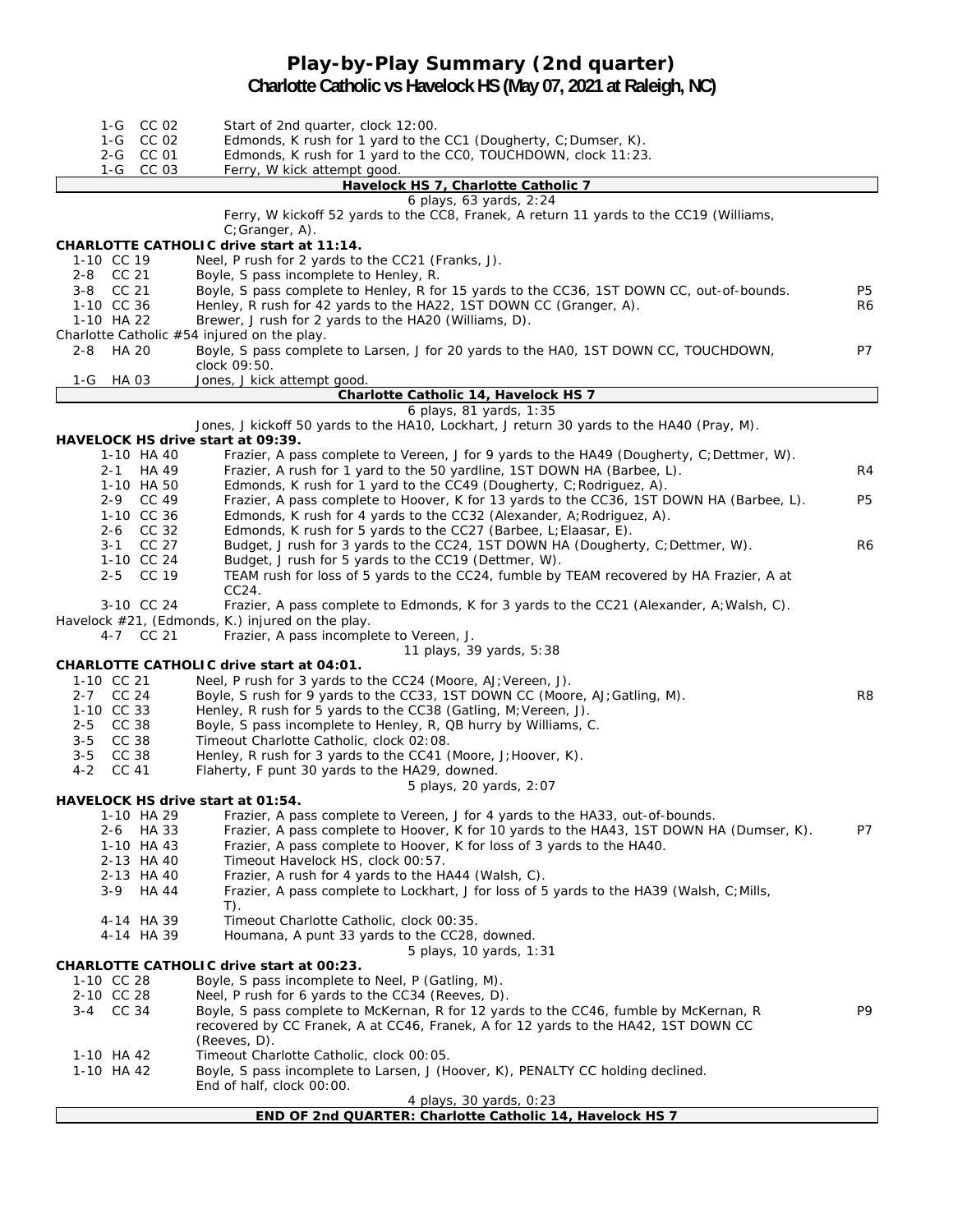## **Play-by-Play Summary (2nd quarter) Charlotte Catholic vs Havelock HS (May 07, 2021 at Raleigh, NC)**

|                        |       | Time                    | 1st Downs |  | Conversions |     |         |          |           |
|------------------------|-------|-------------------------|-----------|--|-------------|-----|---------|----------|-----------|
| <b>Quarter Summary</b> | Score | <b>Poss</b>             | P X       |  | 3rd         | 4th | Rushina | Passing  | Penalties |
| Charlotte Catholic     |       | 7 04:05 2 3 0 5 2-3 0-0 |           |  |             |     | 8-72    | 3-7-0-59 | O-O       |
| Havelock HS            |       | 7 07:55 2 2 0 4 1-3     |           |  |             | റ-1 | 10-20   | 7-8-0-31 | 0-0       |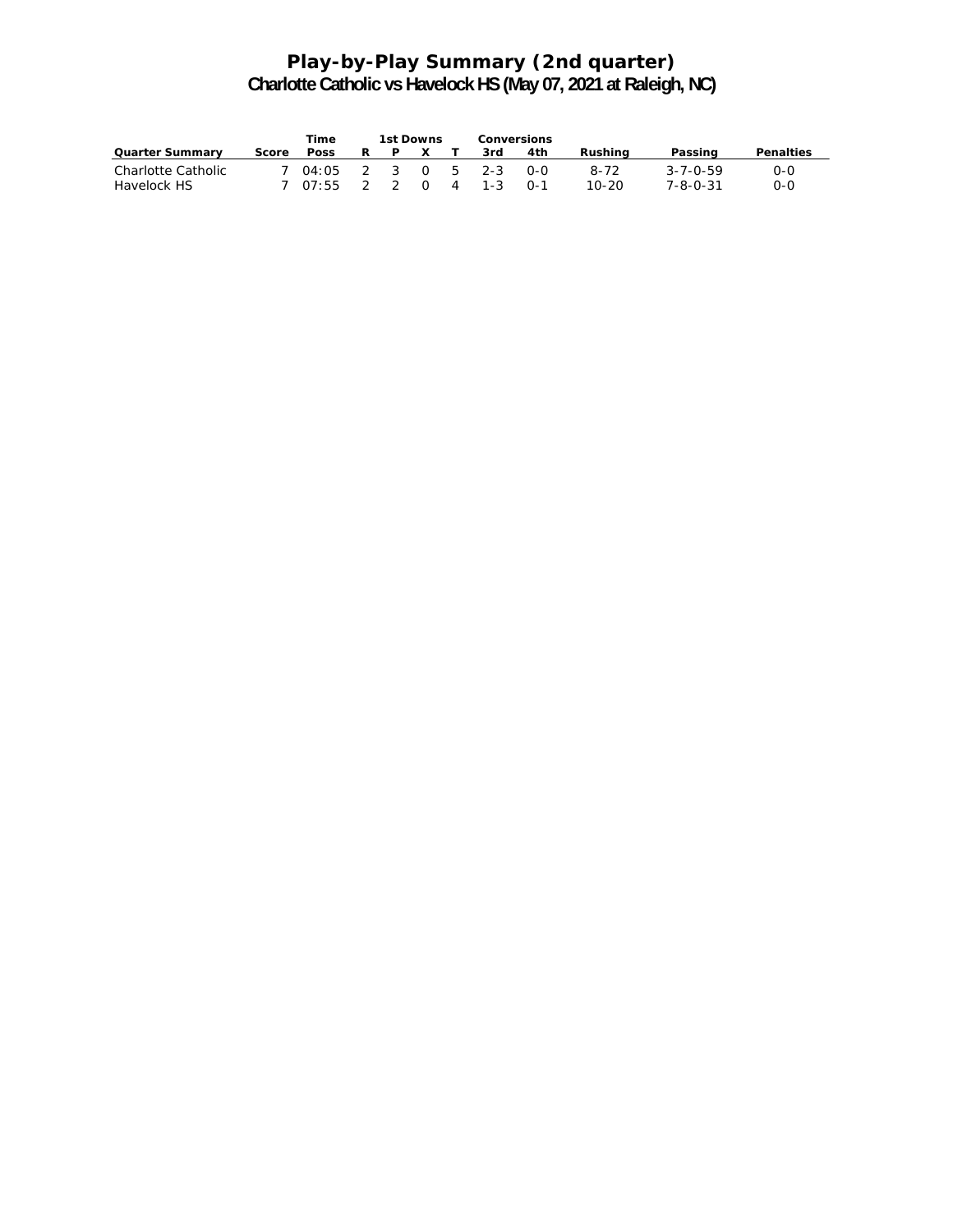## **Quickie Statistics (Halftime)**

**Charlotte Catholic vs Havelock HS (May 07, 2021 at Raleigh, NC)**

|                                   | cc           | НA            |
|-----------------------------------|--------------|---------------|
| Score                             | 14           |               |
| <b>FIRST DOWNS</b>                | 9            |               |
| <b>RUSHES-YARDS (NET)</b>         | 17-80        | $16 - 48$     |
| <b>PASSING YDS (NET)</b>          | 120          | 89            |
| Passes Att-Comp-Int               | $10 - 6 - 0$ | $12 - 11 - 0$ |
| <b>TOTAL OFFENSE PLAYS-YARDS</b>  | $27 - 200$   | 28-137        |
| <b>Fumble Returns-Yards</b>       | $0 - 0$      | $0 - 0$       |
| Punt Returns-Yards                | $0 - 0$      | $0 - 0$       |
| Kickoff Returns-Yards             | $2 - 37$     | $2 - 40$      |
| <b>Interception Returns-Yards</b> | $0 - 0$      | $0 - 0$       |
| Punts (Number-Avg)                | $2 - 33.5$   | $2 - 29.0$    |
| Fumbles-Lost                      | $1 - 0$      | $1 - 0$       |
| Penalties-Yards                   | $1 - 11$     | $2 - 15$      |
| Possession Time                   | 10:34        | 13:26         |
| <b>Third-Down Conversions</b>     | 4 of 6       | $2$ of 5      |
| <b>Fourth-Down Conversions</b>    | 0 of 0       | 0 of 1        |

#### **Charlotte Catholic Charlotte Catholic Charlotte Catholic Charlotte Catholic Charlotte Charlotte Charlotte Charlotte Charlotte Charlotte Charlotte Charlotte Charlotte Charlotte Charlotte Charlotte Charlotte Charlotte Charl**

| <b>Rushing</b>      | No. Gain Loss Net TD<br>Lg Avg                                    | <b>Rushing</b>      |                |                                                      | No. Gain Loss Net TD       | Avg<br>Lg             |
|---------------------|-------------------------------------------------------------------|---------------------|----------------|------------------------------------------------------|----------------------------|-----------------------|
| Henley, R           | 50<br>50<br>$\mathbf 0$<br>42<br>3<br>0<br>16.7                   | Edmonds, K          | 38<br>10       | 0                                                    | 38<br>1                    | 22<br>3.8             |
| Neel, P             | 15<br>9<br>11<br>6<br>1.2<br>4<br>0                               | Budget, J           | $\overline{2}$ | $\begin{array}{c} 8 \\ 7 \end{array}$<br>$\mathsf O$ | 8<br>$\mathsf{O}$          | 5<br>4.0              |
| Brewer, J           | 3<br>$\mathbf 0$<br>5<br>10<br>10<br>3.3<br>$\mathbf 0$           | Frazier, A          | 3              | $\overline{0}$                                       | $\overline{7}$<br>$\Omega$ | $\overline{4}$<br>2.3 |
| Boyle, S            | $\overline{2}$<br>$\mathbf{O}$<br>9<br>9<br>9<br>$\Omega$<br>4.5  | <b>TEAM</b>         |                | 5<br>$\Omega$                                        | $-5$<br>$\Omega$           | $\Omega$<br>$-5.0$    |
| Passing             | $C - A - I$<br>Yds<br>TD Long Sack                                | Passing             | $C - A - I$    |                                                      | Yds TD Long Sack           |                       |
| Boyle, S            | $5 - 9 - 0$<br>84<br>1<br>20<br>0                                 | Frazier, A          | $11 - 12 - 0$  |                                                      | 89<br>$\Omega$             | 46                    |
| Neel, P             | 36<br>1<br>36<br>$1 - 1 - 0$<br>$\Omega$                          |                     |                |                                                      |                            |                       |
| Receiving           | No. Yards<br>TD<br>Long                                           | Receiving           | No. Yards      |                                                      | TD<br>Long                 |                       |
| Larsen, J           | 3<br>45<br>20<br>1                                                | Hoover, K           | 5              | 67                                                   | $\mathbf 0$<br>46          |                       |
| Franek, A           | 36<br>48<br>1                                                     | Vereen, J           | 3              | 23                                                   | 10<br>0                    |                       |
| Henley, R           | 15<br>15<br>0                                                     | Edmonds, K          | $\overline{2}$ | 4                                                    | 3<br>$\mathbf{O}$          |                       |
| McKernan, R         | 12<br>$\Omega$<br>12                                              | Lockhart, J         | 1              | $-5$                                                 | $\mathbf{O}$<br>$\Omega$   |                       |
| Punting             | Yds<br>Avg Long In20<br>No.<br><u>тв</u>                          | Punting             | No.            | Yds                                                  | Avg Long In20              | TВ                    |
| Flaherty, F         | 33.5<br>$\Omega$<br>$\mathcal{P}$<br>67<br>37<br>$\Omega$         | Houmana, A          | $\mathcal{P}$  | 58<br>29.0                                           | 33                         | $\Omega$<br>$\Omega$  |
| <b>Punt Returns</b> | TD<br>No. Yards<br>Long                                           | <b>Punt Returns</b> | No. Yards      |                                                      | TD.<br>Long                |                       |
| <b>Kick Returns</b> | No. Yards<br>TD<br>Long                                           | <b>Kick Returns</b> | No. Yards      |                                                      | TD<br>Long                 |                       |
| Henley, R           | 26<br>$\mathsf{O}\xspace$<br>26<br>1                              | Lockhart, J         |                | 30                                                   | $\mathsf{O}$<br>30         |                       |
| Franek, A           | 11<br>11<br>$\mathbf 0$<br>1                                      | Cushinberry, B      |                | 10                                                   | 10<br>$\mathbf 0$          |                       |
| <b>Tackles</b>      | <b>Sacks</b><br>TFL<br>UA-A<br>Total                              | <b>Tackles</b>      | UA-A           | Total                                                | <b>Sacks</b>               | TFL                   |
| Barbee, L           | 7<br>0.0<br>$3 - 4$<br>0.0                                        | Hoover, K           | $3 - 3$        | 6                                                    | 0.0                        | 2.0                   |
| Dougherty, C        | 0.0<br>$0 - 7$<br>7<br>0.0                                        | Gatling, M          | $0 - 4$        | 4                                                    | 0.0                        | 0.0                   |
| Dumser, K           | $3 - 1$<br>4<br>0.0<br>0.0                                        | Reeves, D           | $2 - 1$        | 3                                                    | 0.0                        | 0.0                   |
| Mills, T            | 4<br>$0 - 4$<br>0.0<br>0.5                                        | Williams, D         | $2 - 1$        | 3                                                    | 0.0                        | 0.0                   |
| Otr<br>Time         | <b>Scoring Play</b>                                               |                     |                |                                                      |                            | $V-H$                 |
| 07:29<br>1st        | CC - Franek, A 36 yd pass from Neel, P (Jones, J kick), 9-73 4:35 |                     |                |                                                      |                            | $7 - 0$               |
| 11:23<br>2nd        | HA - Edmonds, K 1 yd run (Ferry, W kick), 6-63 2:24               |                     |                |                                                      |                            | $7 - 7$               |

09:50 CC - Larsen, J 20 yd pass from Boyle, S (Jones, J kick), 6-81 1:35 14 - 7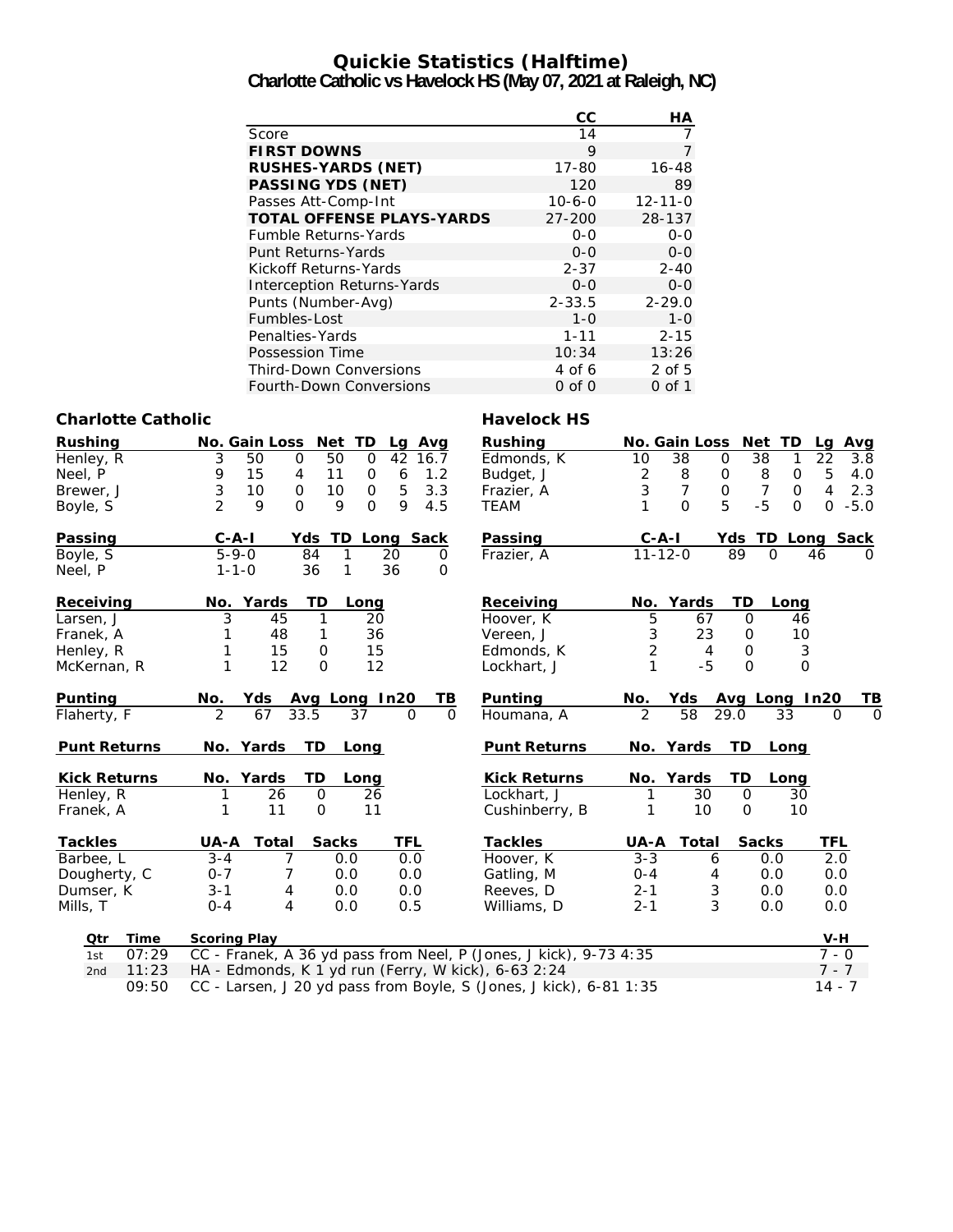## **Play-by-Play Summary (3rd quarter) Charlotte Catholic vs Havelock HS (May 07, 2021 at Raleigh, NC)**

|                                   | Start of 3rd quarter, clock 12:00, CC ball on CC40.<br>Jones, J kickoff 56 yards to the HA4, Lockhart, J return 36 yards to the HA40 (Walsh, C). |                 |
|-----------------------------------|--------------------------------------------------------------------------------------------------------------------------------------------------|-----------------|
| HAVELOCK HS drive start at 11:54. |                                                                                                                                                  |                 |
| 1-10 HA 40                        | PENALTY HA false start 5 yards to the HA35.                                                                                                      |                 |
| 1-15 HA 35                        | TEAM rush for loss of 5 yards to the HA30, fumble by TEAM recovered by HA Frazier, A at                                                          |                 |
|                                   | HA20.                                                                                                                                            |                 |
| 2-30 HA 20                        | Frazier, A rush for 8 yards to the HA28 (Johnson, L).                                                                                            |                 |
| 3-22 HA 28                        | Frazier, A pass incomplete to Hoover, K, QB hurry by Mills, T.                                                                                   |                 |
| 4-22 HA 28                        | Houmana, A punt 45 yards to the CC27, downed.                                                                                                    |                 |
|                                   | 3 plays, minus 12 yards, 1:48                                                                                                                    |                 |
|                                   | <b>CHARLOTTE CATHOLIC drive start at 10:06.</b>                                                                                                  |                 |
| 1-10 CC 27                        | Neel, P rush for no gain to the CC27 (Moore, AJ).                                                                                                |                 |
| 2-10 CC 27                        | Boyle, S sacked for loss of 2 yards to the CC25 (Vereen, J).                                                                                     |                 |
| 3-12 CC 25                        | PENALTY HA personal foul 15 yards to the CC40, 1ST DOWN CC.                                                                                      | X10             |
| 1-10 CC 40                        | Brewer, J rush for 3 yards to the CC43 (Cruz, M; Gatling, M).                                                                                    |                 |
| 2-7 CC 43                         | Henley, R rush for 8 yards to the HA49, 1ST DOWN CC (Frazier, S).                                                                                | R <sub>11</sub> |
| 1-10 HA 49                        | Neel, P rush for no gain to the HA49 (Franks, J; Moore, AJ).                                                                                     |                 |
| 2-10 HA 49                        | Boyle, S pass intercepted by Reeves, D at the HA40, Reeves, D return 3 yards to the HA43,                                                        |                 |
|                                   | Vereen, J for 2 yards to the HA45 (Boyle, S), PENALTY HA personal foul 15 yards to the                                                           |                 |
|                                   | HA30, 1st and 10, HA ball on HA30.                                                                                                               |                 |
|                                   | 6 plays, 24 yards, 3:09                                                                                                                          |                 |
| HAVELOCK HS drive start at 06:57. |                                                                                                                                                  |                 |
| 1-10 HA 30                        | Frazier, A pass complete to Hoover, K for 3 yards to the HA33 (Chromy, E).                                                                       |                 |
| 2-7 HA 33                         | Frazier, A pass complete to Vereen, J for 3 yards to the HA36 (Elaasar, E).                                                                      |                 |
| 3-4 HA 36                         | Frazier, A rush for 8 yards to the HA44, 1ST DOWN HA (Rodriguez, A).                                                                             | R <sub>8</sub>  |
| 1-10 HA 44                        | Frazier, A pass incomplete to Hoover, K.                                                                                                         |                 |
| 2-10 HA 44                        | Frazier, A rush for 2 yards to the HA46 (Dettmer, W).                                                                                            |                 |
| 3-8 HA 46                         | Frazier, A rush for loss of 5 yards to the HA41, fumble by Frazier, A recovered by HA                                                            |                 |
|                                   | Frazier, A at HA40.                                                                                                                              |                 |
| 4-14 HA 40                        | PENALTY CC personal foul 15 yards to the CC45, 1ST DOWN HA.                                                                                      | X9              |
| 1-10 CC 45                        | Frazier, A pass incomplete to Cushinberry, B.                                                                                                    |                 |
| 2-10 CC 45                        | Frazier, A pass complete to Hoover, K for 1 yard to the CC44 (Barbee, L; Walsh, C).                                                              |                 |
|                                   | Charlotte Catholic $#40$ (Walsh, C.) injured on the play.                                                                                        |                 |
| 3-9 CC 44                         | Frazier, A pass incomplete to Vereen, J.                                                                                                         |                 |
| 4-9 CC 44                         | PENALTY HA delay of game 5 yards to the CC49.                                                                                                    |                 |
| 4-14 CC 49                        | Houmana, A punt 34 yards to the CC15, Dumser, K return 7 yards to the CC22 (Vereen, J).                                                          |                 |
|                                   | 9 plays, 21 yards, 3:36                                                                                                                          |                 |
|                                   | <b>CHARLOTTE CATHOLIC drive start at 03:21.</b>                                                                                                  |                 |
| 1-10 CC 22                        | Henley, R rush for loss of 1 yard to the $CC21$ (Vereen, J; Moore, AJ).                                                                          |                 |
| 2-11 CC 21                        | Boyle, S pass incomplete to McKernan, R (Hoover, K).                                                                                             |                 |
| 3-11 CC 21                        | Boyle, S pass intercepted by Hoover, K at the HA48, Hoover, K return 0 yards to the HA48.                                                        |                 |
| HAVELOCK HS drive start at 02:23. | 3 plays, minus 1 yard, 0:58                                                                                                                      |                 |
| 1-10 HA 48                        | Frazier, A pass complete to Hoover, K for loss of 5 yards to the HA43 (Woeste, C).                                                               |                 |
| 2-15 HA 43                        | Edmonds, K rush for 3 yards to the HA46 (Barbee, L; Mills, T).                                                                                   |                 |
| 3-12 HA 46                        | Edmonds, K rush for 11 yards to the CC43 (Johnson, L).                                                                                           |                 |
| 4-1 CC 43                         | Frazier, A pass complete to Moore, J for 4 yards to the CC39, 1ST DOWN HA (Barbee,                                                               | P <sub>10</sub> |
|                                   | L; Hoefling, T).                                                                                                                                 |                 |
|                                   | END OF 3rd QUARTER: Charlotte Catholic 14, Havelock HS 7                                                                                         |                 |
|                                   |                                                                                                                                                  |                 |

|                        |       | Time        |    | 1st Downs |     |         | <b>Conversions</b> |         |                 |                  |
|------------------------|-------|-------------|----|-----------|-----|---------|--------------------|---------|-----------------|------------------|
| <b>Quarter Summary</b> | Score | <b>Poss</b> | R. | P         |     | 3rd     | 4th                | Rushina | Passing         | <b>Penalties</b> |
| Charlotte Catholic     |       | 0.04:07     |    | $\Omega$  | 2   | ∩-1     | 0-0                | 6-8     | $0 - 3 - 2 - 0$ | 1-15             |
| Havelock HS            |       | 0.07:47     |    |           | 1 3 | $1 - 4$ | റ-റ                | 7-11    | $5 - 9 - 0 - 6$ | 4-40             |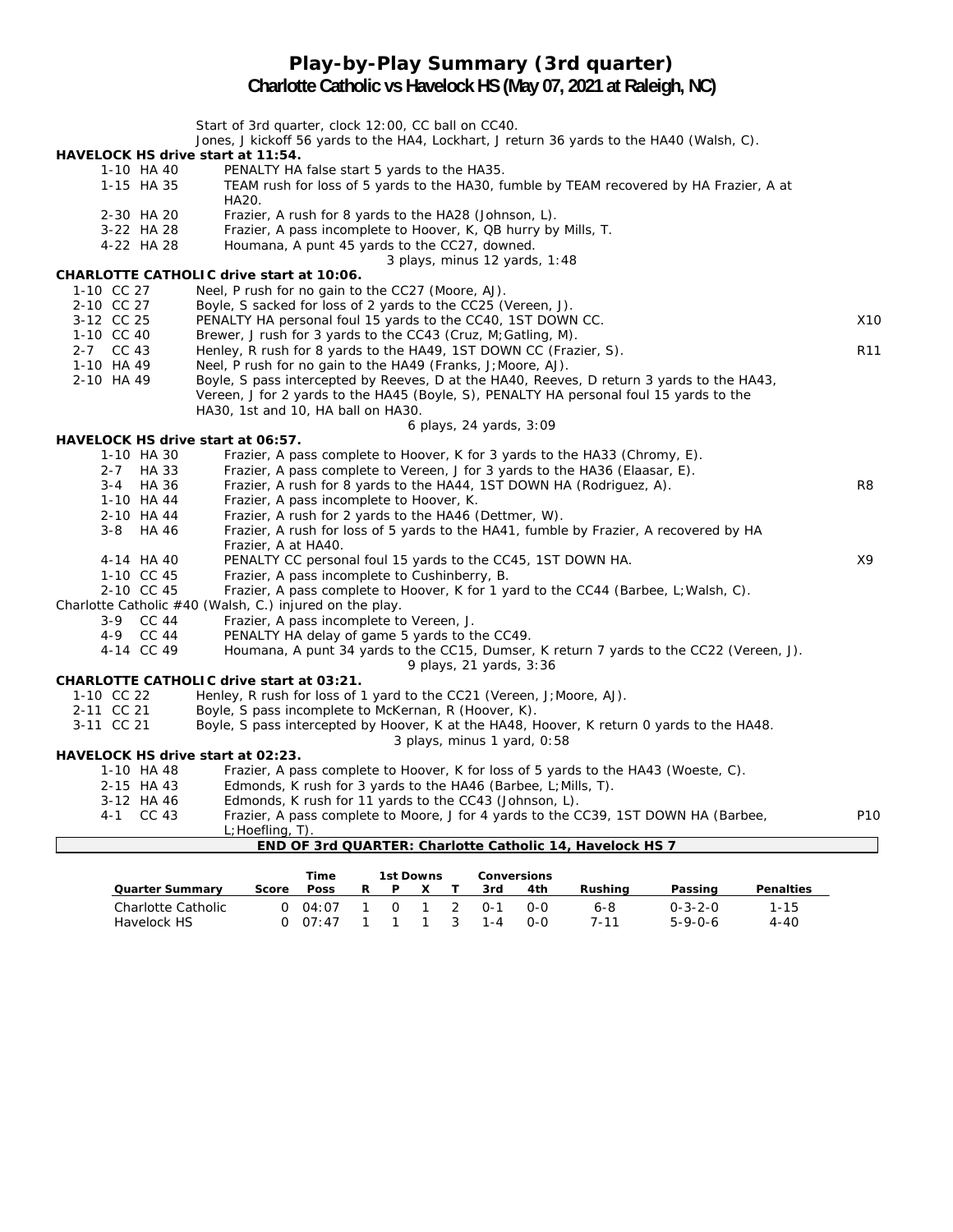# **Quickie Statistics (3rd quarter)**

**Charlotte Catholic vs Havelock HS (May 07, 2021 at Raleigh, NC)**

|                                   | СC           | НA            |
|-----------------------------------|--------------|---------------|
| Score                             | 14           | 7             |
| <b>FIRST DOWNS</b>                | 11           | 10            |
| <b>RUSHES-YARDS (NET)</b>         | 23-88        | 23-59         |
| <b>PASSING YDS (NET)</b>          | 120          | 95            |
| Passes Att-Comp-Int               | $13 - 6 - 2$ | $21 - 16 - 0$ |
| <b>TOTAL OFFENSE PLAYS-YARDS</b>  | $36 - 208$   | 44-154        |
| <b>Fumble Returns-Yards</b>       | $0 - 0$      | $0 - 0$       |
| Punt Returns-Yards                | $1 - 7$      | $O - O$       |
| Kickoff Returns-Yards             | $2 - 37$     | $3 - 76$      |
| <b>Interception Returns-Yards</b> | $0 - 0$      | $2 - 5$       |
| Punts (Number-Avg)                | $2 - 33.5$   | $4 - 34.2$    |
| Fumbles-Lost                      | 1-0          | $3 - 0$       |
| Penalties-Yards                   | $2 - 26$     | $6 - 55$      |
| Possession Time                   | 14:41        | 21:13         |
| <b>Third-Down Conversions</b>     | 4 of 7       | 3 of 10       |
| <b>Fourth-Down Conversions</b>    | $0$ of $0$   | 1 of 2        |

#### **Charlotte Catholic Charlotte Catholic Charlotte Catholic Charlotte Catholic Charlotte Charlotte Charlotte Charlotte Charlotte Charlotte Charlotte Charlotte Charlotte Charlotte Charlotte Charlotte Charlotte Charlotte Charl**

| <b>Rushing</b><br>Henley, R<br>Brewer, J<br>Neel, P<br>Boyle, S | No. Gain Loss Net TD<br>Lg Avg<br>58<br>57<br>42<br>5<br>$\mathbf 0$<br>11.4<br>1<br>5<br>13<br>4<br>13<br>3.2<br>0<br>0<br>15<br>4<br>11<br>$\boldsymbol{6}$<br>11<br>$\mathbf 0$<br>1.0<br>$\overline{2}$<br>3<br>9<br>$\overline{7}$<br>9<br>$\mathsf{O}$<br>2.3 | Rushing<br>Edmonds, K<br>Frazier, A<br>Budget, J<br><b>TEAM</b> | 12<br>52<br>$\overline{7}$<br>25<br>$\sqrt{2}$<br>8<br>$\overline{2}$<br>$\mathbf{O}$ | No. Gain Loss Net TD<br>52<br>$\mathbf 0$<br>1<br>19<br>$\mathsf{O}$<br>6<br>$\mathbf 0$<br>8<br>$\mathbf 0$<br>20<br>$-20$<br>$\Omega$ | La<br>Avg<br>22<br>4.3<br>8<br>2.7<br>5<br>4.0<br>$0 - 10.0$ |
|-----------------------------------------------------------------|---------------------------------------------------------------------------------------------------------------------------------------------------------------------------------------------------------------------------------------------------------------------|-----------------------------------------------------------------|---------------------------------------------------------------------------------------|-----------------------------------------------------------------------------------------------------------------------------------------|--------------------------------------------------------------|
| Passing                                                         | $C - A - I$<br>TD Long Sack<br>Yds                                                                                                                                                                                                                                  | Passing                                                         | $C - A - I$                                                                           | Yds TD Long Sack                                                                                                                        |                                                              |
| Boyle, S<br>Neel, P                                             | $5 - 12 - 2$<br>1<br>84<br>20<br>1<br>36<br>$1 - 1 - 0$<br>36<br>1<br>0                                                                                                                                                                                             | Frazier, A                                                      | $16 - 21 - 0$                                                                         | 95<br>$\Omega$                                                                                                                          | 46<br>$\Omega$                                               |
| Receiving                                                       | TD<br>No. Yards<br>Long                                                                                                                                                                                                                                             | Receiving                                                       | No. Yards                                                                             | TD<br>Long                                                                                                                              |                                                              |
| Larsen, J                                                       | 3<br>45<br>1<br>20                                                                                                                                                                                                                                                  | Hoover, K                                                       | 8<br>66                                                                               | $\mathbf 0$<br>46                                                                                                                       |                                                              |
| Franek, A                                                       | 36<br>48<br>1                                                                                                                                                                                                                                                       | Vereen, J                                                       | 26<br>4                                                                               | 10<br>0                                                                                                                                 |                                                              |
| Henley, R                                                       | 15<br>$\mathsf{O}$<br>15                                                                                                                                                                                                                                            | Edmonds, K                                                      | $\overline{c}$<br>4                                                                   | $\ensuremath{\mathsf{3}}$<br>0                                                                                                          |                                                              |
| McKernan, R                                                     | 1<br>12<br>0<br>12                                                                                                                                                                                                                                                  | Moore, J                                                        | 1<br>4                                                                                | 4<br>$\Omega$                                                                                                                           |                                                              |
| Punting                                                         | Avg Long In20<br>TВ<br>No.<br>Yds                                                                                                                                                                                                                                   | Punting                                                         | No.<br>Yds                                                                            | Avg Long In20                                                                                                                           | TВ                                                           |
| Flaherty, F                                                     | 2<br>67<br>33.5<br>37<br>$\Omega$<br>O                                                                                                                                                                                                                              | Houmana, A                                                      | 137<br>4                                                                              | 34.2<br>45                                                                                                                              | $\Omega$<br>$\Omega$                                         |
| <b>Punt Returns</b>                                             | TD<br>No. Yards<br>Long                                                                                                                                                                                                                                             | <b>Punt Returns</b>                                             | No. Yards                                                                             | <b>TD</b><br>Long                                                                                                                       |                                                              |
| Dumser, K                                                       | $\Omega$<br>7<br>7                                                                                                                                                                                                                                                  |                                                                 |                                                                                       |                                                                                                                                         |                                                              |
| <b>Kick Returns</b>                                             | No. Yards<br>TD<br>Long                                                                                                                                                                                                                                             | <b>Kick Returns</b>                                             | No. Yards                                                                             | TD<br>Long                                                                                                                              |                                                              |
| Henley, R                                                       | 26<br>26<br>$\mathbf 0$                                                                                                                                                                                                                                             | Lockhart, J                                                     | 2<br>66                                                                               | $\mathbf 0$<br>36                                                                                                                       |                                                              |
| Franek, A                                                       | 11<br>$\Omega$<br>11                                                                                                                                                                                                                                                | Cushinberry, B                                                  | 10<br>1                                                                               | $\Omega$<br>10                                                                                                                          |                                                              |
| <b>Tackles</b>                                                  | <b>Sacks</b><br>UA-A<br>Total<br>TFL                                                                                                                                                                                                                                | <b>Tackles</b>                                                  | UA-A<br><b>Total</b>                                                                  | <b>Sacks</b>                                                                                                                            | <b>TFL</b>                                                   |
| Barbee, L                                                       | $3 - 7$<br>10<br>0.0<br>0.0                                                                                                                                                                                                                                         | Hoover, K                                                       | $3 - 3$                                                                               | 6<br>0.0                                                                                                                                | 2.0                                                          |
| Dougherty, C                                                    | $0 - 7$<br>0.0<br>7<br>0.0                                                                                                                                                                                                                                          | Moore, AJ                                                       | $1 - 4$                                                                               | 5<br>0.0                                                                                                                                | 0.5                                                          |
| Mills, T                                                        | 5<br>0.5<br>$0 - 5$<br>0.0                                                                                                                                                                                                                                          | Gatling, M                                                      | $0 - 5$                                                                               | 5<br>0.0                                                                                                                                | 0.0                                                          |
| Dumser, K                                                       | 4<br>$3 - 1$<br>0.0<br>0.0                                                                                                                                                                                                                                          | Vereen, J                                                       | $1 - 3$                                                                               | 4<br>1.0                                                                                                                                | 1.5                                                          |
| Time<br>Qtr                                                     | <b>Scoring Play</b>                                                                                                                                                                                                                                                 |                                                                 |                                                                                       |                                                                                                                                         | $V-H$                                                        |
| 07:29<br>1st                                                    | CC - Franek, A 36 yd pass from Neel, P (Jones, J kick), 9-73 4:35                                                                                                                                                                                                   |                                                                 |                                                                                       |                                                                                                                                         | $7 - 0$                                                      |
| 11:23<br>2nd                                                    | HA - Edmonds, K 1 yd run (Ferry, W kick), 6-63 2:24                                                                                                                                                                                                                 |                                                                 |                                                                                       |                                                                                                                                         | $7 - 7$                                                      |

09:50 CC - Larsen, J 20 yd pass from Boyle, S (Jones, J kick), 6-81 1:35 14 - 7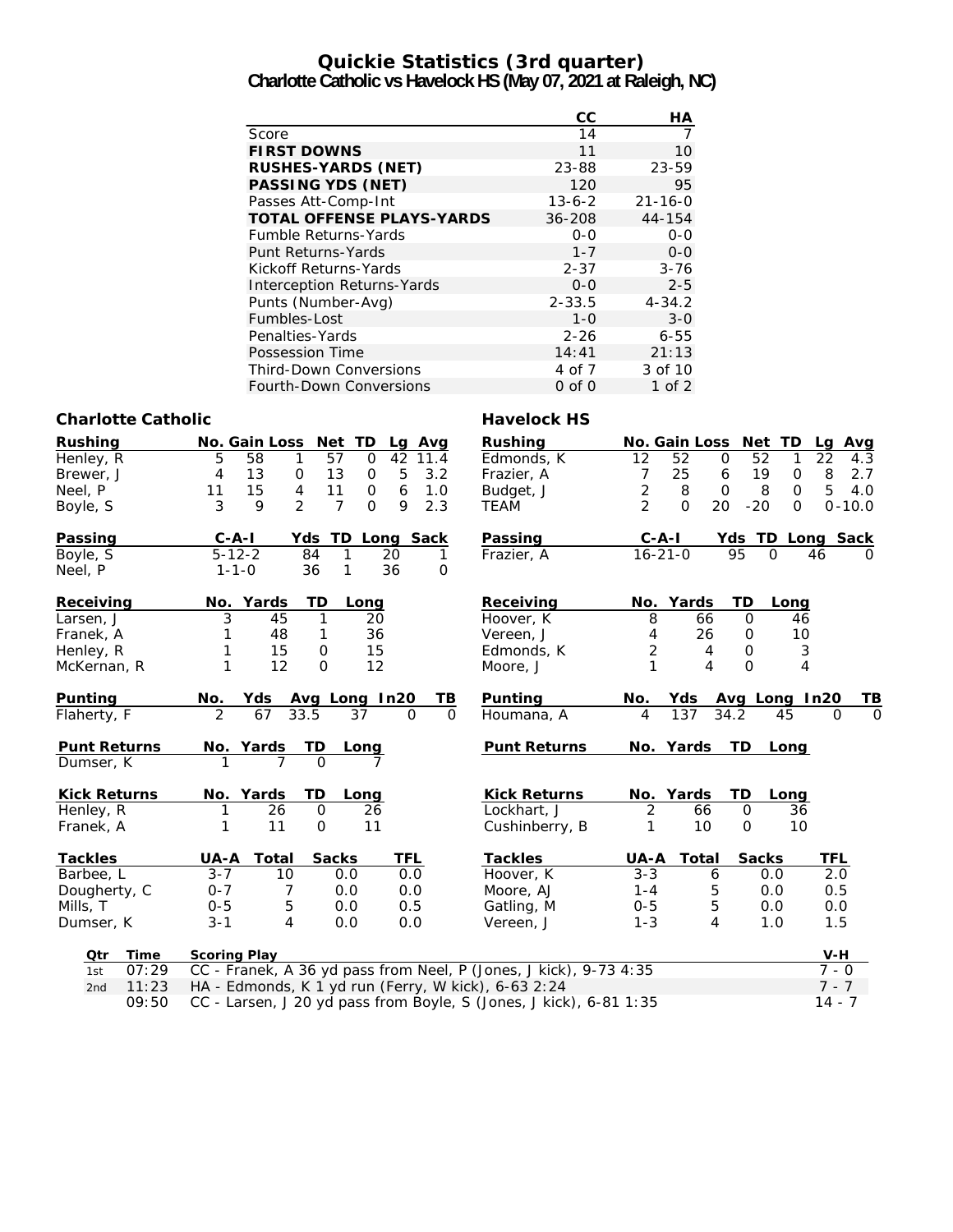# **Play-by-Play Summary (4th quarter)**

#### **Charlotte Catholic vs Havelock HS (May 07, 2021 at Raleigh, NC)**

- 1-10 CC 39 Start of 4th quarter, clock 12:00.
- 1-10 CC 39 Edmonds, K rush for 2 yards to the CC37 (Dougherty, C;Hoefling, T).
- 2-8 CC 37 Frazier, A pass incomplete to Vereen, J.<br>3-8 CC 37 Budget, J rush for 23 yards to the CC14
- Budget, J rush for 23 yards to the CC14, 1ST DOWN HA (Dumser, K;Barbee, L). R11
- 1-10 CC 14 Budget, J rush for no gain to the CC14 (Barbee, L).
- 2-10 CC 14 Frazier, A pass complete to Hoover, K for 3 yards to the CC11 (Johnson, L;Barbee, L).
- 3-7 CC 11 PENALTY HA illegal block 23 yards to the CC34.
- Edmonds, K rush for 6 yards to the CC28 (Johnson, L;Dougherty, C).
- 4-24 CC 28 PENALTY HA delay of game 5 yards to the CC33.<br>4-29 CC 33 Frazier, A rush for 15 vards to the CC18 (Hoeflin
	- Frazier, A rush for 15 yards to the CC18 (Hoefling, T).
	- *11 plays, 34 yards, 5:49*

#### **CHARLOTTE CATHOLIC drive start at 08:34.**

- 1-10 CC 18 PENALTY CC encroachment 5 yards to the CC13.
- 1-15 CC 13 Henley, R rush for 2 yards to the CC15 (Williams, C;Gatling, M).
- 2-13 CC 15 Boyle, S rush for 5 yards to the CC20, out-of-bounds.<br>2-8 CC 20 Henley, R rush for 7 yards to the CC27 (Williams, C:M
	- Henley, R rush for 7 yards to the CC27 (Williams, C;Moore, AJ).
- 4-1 CC 27 Timeout Charlotte Catholic, clock 07:08.
- 4-1 CC 27 Flaherty, F punt 28 yards to the HA45, downed.

*3 plays, 9 yards, 1:37*

#### **HAVELOCK HS drive start at 06:57.**

- 1-10 HA 45 HA ball on HA46.
	- 1-10 HA 46 Frazier, A rush for 3 yards to the HA49 (Dougherty, C).
	- 2-7 HA 49 Budget, J rush for no gain to the HA49 (Dettmer, W; Dougherty, C).
	- 3-7 HA 49 Frazier, A rush for loss of 6 yards to the HA43, fumble by Frazier, A recovered by HA Frazier, A at HA43.
	- 4-13 HA 43 Houmana, A punt 26 yards to the CC31, downed, PENALTY CC illegal block 15 yards to the CC16, 1st and 10, CC ball on CC16.

#### *3 plays, minus 3 yards, 1:34*

#### **CHARLOTTE CATHOLIC drive start at 05:23.**

- 1-10 CC 16 Henley, R rush for 14 yards to the CC30, 1ST DOWN CC (Cruz, M). R12 1-10 CC 30 PENALTY HA personal foul 15 yards to the CC45, 1ST DOWN CC. X13
- 1-10 CC 45 Brewer, J rush for 3 yards to the CC48 (Cruz, M;Gatling, M).
- 2-7 CC 48 Henley, R rush for no gain to the CC48 (Williams, C; Gatling, M).
- 3-7 CC 48 Brewer, J rush for 4 yards to the HA48 (Gatling, M;Hill, Q).
- 4-3 HA 48 Timeout Charlotte Catholic, clock 03:01.
- 4-3 HA 48 Flaherty, F punt 31 yards to the HA17, fair catch by Hoover, K.

*4 plays, 36 yards, 2:31*

#### **HAVELOCK HS drive start at 02:52.**

- 1-10 HA 17 Frazier, A pass incomplete to Cushinberry, B.
- 2-10 HA 17 Edmonds, K rush for 1 yard to the HA18 (Elaasar, E). 3-9 HA 18 Frazier, A pass intercepted by Dumser, K at the HA45, Dumser, K return 0 yards to the
	- HA45, PENALTY CC ineligible downfield on pass declined. *3 plays, 1 yard, 0:53*

- **CHARLOTTE CATHOLIC drive start at 01:59.**<br>1-10 HA 45 Brewer. J rush for 3 vards Brewer, J rush for 3 yards to the HA42 (Gatling, M).
	- 2-7 HA 42 Timeout Havelock HS, clock 01:53.
	- 2-7 HA 42 Henley, R rush for 5 yards to the HA37 (Gatling, M;Vereen, J).
	- 3-2 HA 37 Timeout Havelock HS, clock 01:45.
	- 3-2 HA 37 Boyle, S rush for 2 yards to the HA35, 1ST DOWN CC (Moore, AJ; Williams, D). R14
	- 1-10 HA 35 TEAM rush for loss of 3 yards to the HA38.
	- 2-13 HA 38 Timeout Havelock HS, clock 01:16.
	- 2-13 HA 38 TEAM rush for loss of 3 yards to the HA41.
	- 3-16 HA 41 TEAM rush for loss of 2 yards to the HA43.

End of game, clock 00:00.

| 6 plays, 2 yards, 1:59                            |  |
|---------------------------------------------------|--|
| FINAL SCORE: Charlotte Catholic 14, Havelock HS 7 |  |

|                    |       | Time        | 1st Downs |          |  | Conversions |         |     |          |                 |                  |
|--------------------|-------|-------------|-----------|----------|--|-------------|---------|-----|----------|-----------------|------------------|
| Quarter Summarv    | Score | <b>Poss</b> | R         | P        |  |             | 3rd     | 4th | Rushina  | Passing         | <b>Penalties</b> |
| Charlotte Catholic |       | 06:07       |           | $\Omega$ |  | - 3         | $1 - 4$ | റ-റ | 13-37    | 0-0-0-0         | $2 - 20$         |
| Havelock HS        |       | 05:53       |           |          |  |             | 1 - 4   | O-1 | $9 - 44$ | $1 - 4 - 1 - 3$ | $3 - 43$         |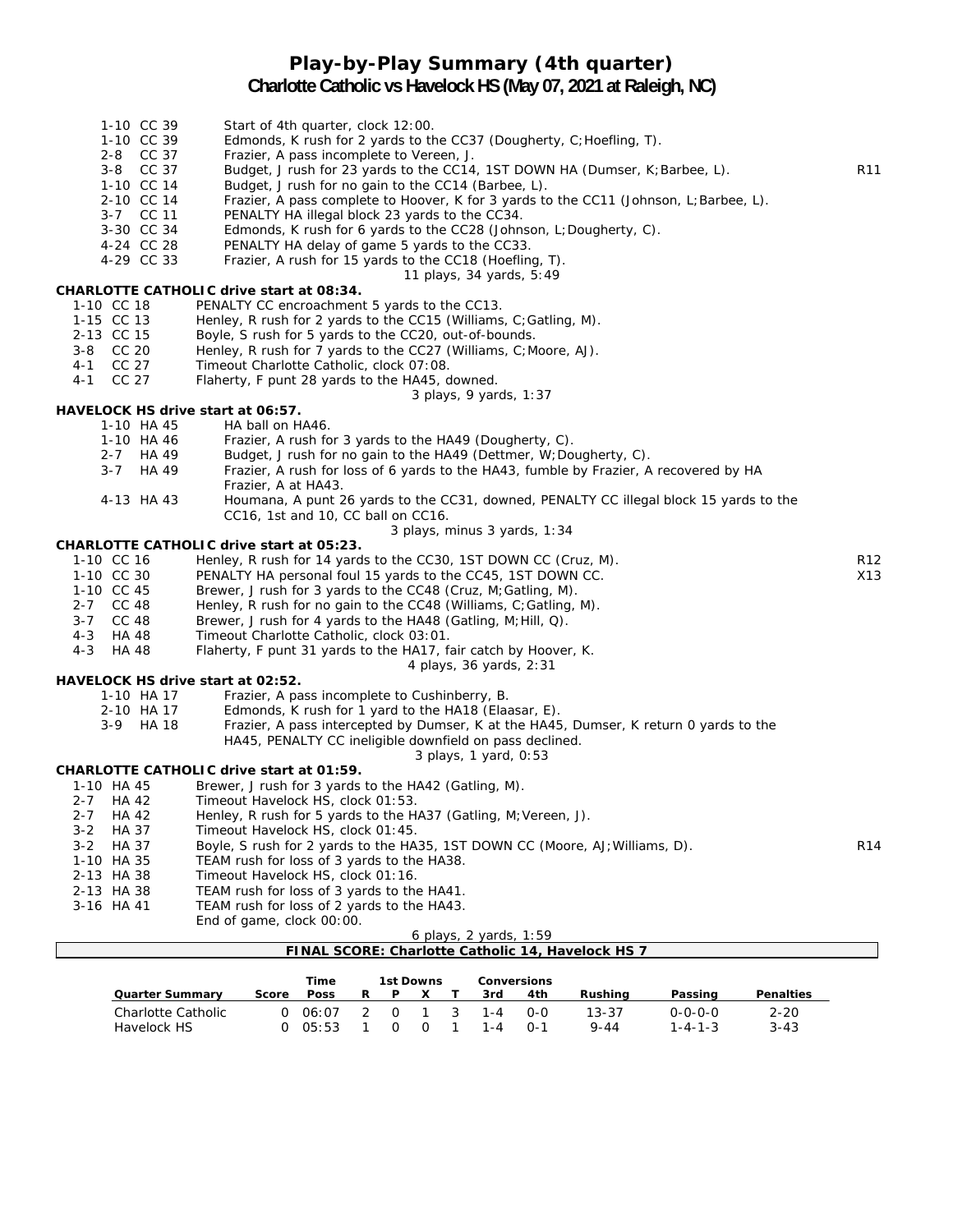#### **Quickie Statistics (4th quarter) Charlotte Catholic vs Havelock HS (May 07, 2021 at Raleigh, NC)**

|                                   | СC           | НA            |
|-----------------------------------|--------------|---------------|
| Score                             | 14           |               |
| <b>FIRST DOWNS</b>                | 14           | 11            |
| <b>RUSHES-YARDS (NET)</b>         | $36 - 125$   | $32 - 103$    |
| PASSING YDS (NET)                 | 120          | 98            |
| Passes Att-Comp-Int               | $13 - 6 - 2$ | $25 - 17 - 1$ |
| <b>TOTAL OFFENSE PLAYS-YARDS</b>  | 49-245       | 57-201        |
| <b>Fumble Returns-Yards</b>       | $0 - 0$      | $0 - 0$       |
| Punt Returns-Yards                | $1 - 7$      | $0 - 0$       |
| Kickoff Returns-Yards             | $2 - 37$     | $3 - 76$      |
| <b>Interception Returns-Yards</b> | $1 - 0$      | $2 - 5$       |
| Punts (Number-Avg)                | $4 - 31.5$   | $5 - 32.6$    |
| Fumbles-Lost                      | $1 - 0$      | $4 - 0$       |
| Penalties-Yards                   | 4-46         | 9-98          |
| Possession Time                   | 20:48        | 27:06         |
| <b>Third-Down Conversions</b>     | 5 of 11      | 4 of 14       |
| <b>Fourth-Down Conversions</b>    | $0$ of $0$   | 1 of $3$      |

#### **Charlotte Catholic Charlotte Catholic Charlotte Catholic Charlotte Catholic Charlotte Charlotte Charlotte Charlotte Charlotte Charlotte Charlotte Charlotte Charlotte Charlotte Charlotte Charlotte Charlotte Charlotte Charl**

| Rushing             | No. Gain Loss Net TD<br>Avg<br>Lg                                   | <b>Rushing</b>      |                |                   | No. Gain Loss Net TD | Lg Avg               |  |  |
|---------------------|---------------------------------------------------------------------|---------------------|----------------|-------------------|----------------------|----------------------|--|--|
| Henley, R           | 85<br>42<br>10<br>86<br>$\mathbf 0$<br>8.5<br>1                     | Edmonds, K          | 15             | 61<br>$\mathbf 0$ | 61<br>1              | 22<br>4.1            |  |  |
| Brewer, J           | $\sqrt{5}$<br>23<br>$\mathbf 0$<br>23<br>3.3<br>7<br>0              | Budget, J           | 5              | 31<br>$\mathbf 0$ | 31<br>$\mathbf 0$    | 23<br>6.2            |  |  |
| Boyle, S            | 2<br>9<br>5<br>16<br>14<br>2.8<br>$\mathbf 0$                       | Frazier, A          | 10             | 43<br>12          | 31<br>$\Omega$       | 15<br>3.1            |  |  |
| Neel, P             | 15<br>$\overline{4}$<br>11<br>6<br>11<br>$\Omega$<br>1.0            | <b>TEAM</b>         | $\overline{2}$ | 20<br>$\Omega$    | $-20$<br>$\Omega$    | $0 - 10.0$           |  |  |
| Passing             | $C - A - I$<br>Yds<br>TD Long Sack                                  | Passing             | $C - A - I$    |                   | Yds TD Long Sack     |                      |  |  |
| Boyle, S            | $5 - 12 - 2$<br>84<br>1<br>20<br>1                                  | Frazier, A          | $17 - 25 - 1$  |                   | 98<br>$\Omega$       | 46<br><sup>o</sup>   |  |  |
| Neel, P             | 36<br>36<br>$1 - 1 - 0$<br>$\mathbf 0$<br>1                         |                     |                |                   |                      |                      |  |  |
| Receiving           | TD<br>No. Yards<br>Long                                             | Receiving           |                | No. Yards         | TD<br>Long           |                      |  |  |
| Larsen, J           | 3<br>45<br>1<br>20                                                  | Hoover, K           | 9              | 69                | $\mathbf 0$<br>46    |                      |  |  |
| Franek, A           | 36<br>48<br>1                                                       | Vereen, J           | 4              | 26                | 10<br>0              |                      |  |  |
| Henley, R           | 15<br>15<br>$\mathsf{O}$                                            | Edmonds, K          | $\overline{2}$ | 4                 | $\mathbf 0$          | $\sqrt{3}$           |  |  |
| McKernan, R         | 12<br>1<br>12<br>$\Omega$                                           | Moore, J            | 1              | 4                 | $\Omega$             | $\overline{4}$       |  |  |
| Punting             | TВ<br>No.<br>Yds<br>Avg Long In20                                   | Punting             | No.            | Yds               | Avg Long In20        | ΤВ                   |  |  |
| Flaherty, F         | 126<br>$\Omega$<br>31.5<br>37<br>4                                  | Houmana, A          | 5              | 163               | 32.6<br>45           | $\Omega$<br>$\Omega$ |  |  |
| <b>Punt Returns</b> | No. Yards<br>TD<br>Long                                             | <b>Punt Returns</b> |                | No. Yards         | TD.<br>Long          |                      |  |  |
| Dumser, K           |                                                                     |                     |                |                   |                      |                      |  |  |
| <b>Kick Returns</b> | No. Yards<br>TD<br>Long                                             | <b>Kick Returns</b> |                | No. Yards         | TD<br>Long           |                      |  |  |
| Henley, R           | $\mathbf 0$<br>26<br>26                                             | Lockhart, J         | $\overline{2}$ | 66                | $\mathbf 0$<br>36    |                      |  |  |
| Franek, A           | 11<br>$\Omega$<br>11<br>1                                           | Cushinberry, B      | 1              | 10                | $\mathbf 0$<br>10    |                      |  |  |
| <b>Tackles</b>      | UA-A<br>Total<br><b>Sacks</b><br>TFL                                | <b>Tackles</b>      | UA-A           | <b>Total</b>      | <b>Sacks</b>         | TFL                  |  |  |
| Barbee, L           | $4 - 9$<br>13<br>0.0<br>0.0                                         | Gatling, M          | $1 - 10$       | 11                | 0.0                  | 0.0                  |  |  |
| Dougherty, C        | 0.0<br>$1 - 10$<br>11<br>0.0                                        | Moore, AJ           | $1 - 6$        | 7                 | 0.0                  | 0.5                  |  |  |
| Dumser, K           | 0.0<br>5<br>0.0<br>$3 - 2$                                          | Hoover, K           | $3 - 3$        | 6                 | 0.0                  | 2.0                  |  |  |
| Dettmer, W          | 5<br>$2 - 3$<br>0.0<br>0.0                                          | Williams, C         | $0 - 6$        | 6                 | 0.0                  | 0.5                  |  |  |
| Otr<br>Time         | <b>Scoring Play</b>                                                 |                     |                |                   |                      | $V-H$                |  |  |
| 07:29<br>1st        | CC - Franek, A 36 yd pass from Neel, P (Jones, J kick), 9-73 4:35   |                     |                |                   |                      |                      |  |  |
| 11:23<br>2nd        | HA - Edmonds, K 1 yd run (Ferry, W kick), 6-63 2:24                 |                     |                |                   |                      |                      |  |  |
| $\Omega$ . 50       | $CC$ Larson, L20 ud nass from Royle, S (Jones, Lkick), 6, 91, 1, 25 |                     |                |                   |                      | $7 - 7$<br>11 7      |  |  |

09:50 CC - Larsen, J 20 yd pass from Boyle, S (Jones, J kick), 6-81 1:35 14 - 7